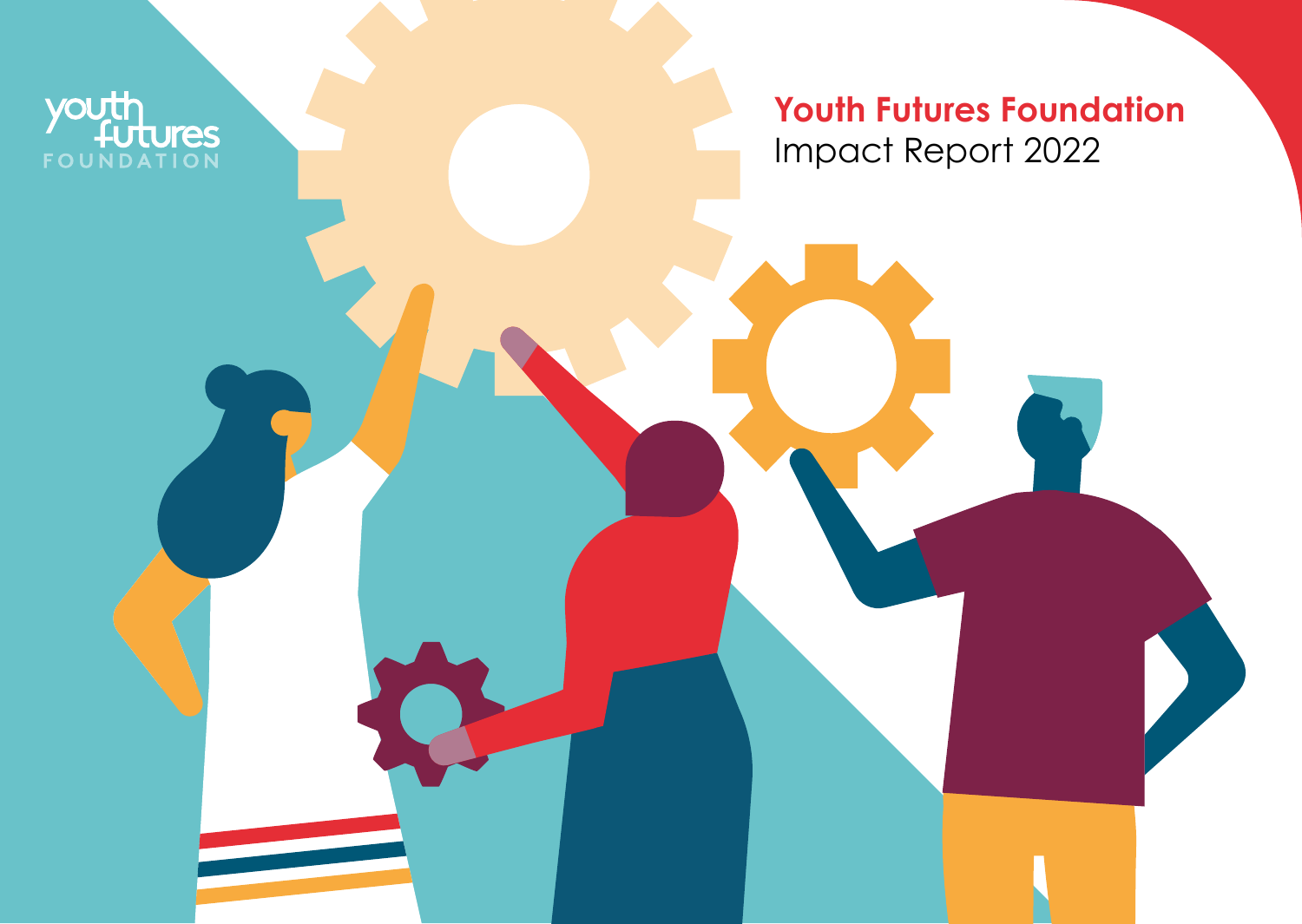**Ca** 

## **Contents**

- **Introducing Youth Futures Foundation**
- **Foreword from Tony Hawkhead**
- **2021 in numbers**
- **Our vision**
- **Investing in potential**
- **Identifying what works**
	- **Igniting a movement for change**
- **Our plans for 2022**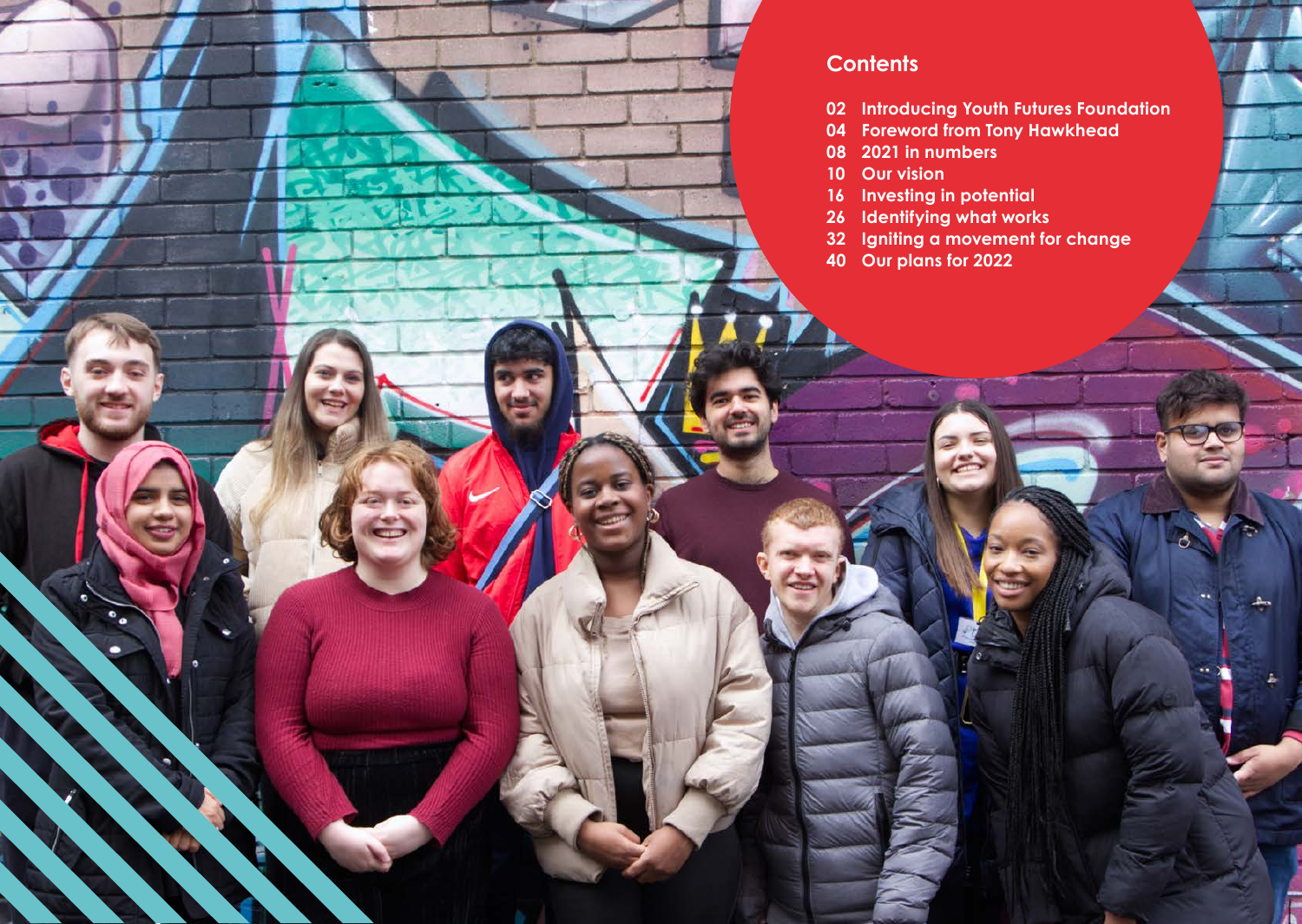## **Introducing Youth Futures Foundation**

We are an independent not-for-profit organisation established in December 2019 to improve employment outcomes for young people from marginalised backgrounds. Youth Futures launched with an initial endowment of £90 million from the Dormant Assets Scheme and, in January 2022, the government announced that we had been allocated a further £20 million.

#### **The youth unemployment challenge**

In early 2021, as the economy entered another full lockdown, young people from marginalised backgrounds were caught between weak demand in the economy and high competition for jobs because the hospitality and leisure sectors were still largely shut down.

When lockdown lifted and the furlough scheme ended in the second half of 2021, an economic uptick triggered high demand for jobs, but worrying trends of long-term youth unemployment and economic inactivity had taken root.



#### **This was a pivotal moment for grasping the changing youth unemployment context:**

- **o** It's still unacceptable that one in 10 young people (689,000) in the UK were not in education, employment or training (NEET) between July and September 2021.
- **o** Young people in general were hit worst by the labour-market crisis triggered by the pandemic. In February 2020, there were 3.9m young paid employees (aged 16–24) in the UK but by December this had fallen to 3.4m. This 0.5m fall accounted for about half the total reduction in employment, although by September 2021 it had returned to at least pre-pandemic levels.
- **o** Research funded by Youth Futures and conducted by The Institute for Employment Studies (IES) found that the falls in employment were mainly among men. The employment rate for young women remained largely unchanged, with more turning to education instead.
- **o** The fall in employment during the pandemic was four times greater for young Black people than for young White people, while the fall for young Asian people was nearly three times greater.
- **o** Long-term youth unemployment (more than six months) grew at its fastest rate in a decade during the pandemic and reached a fiveyear high. However, this has now started to fall back slowly. Figures released in November 2021 showed that 167,000 young people had been unemployed for more than six months.
- **o** Job vacancies from August to October 2021 rose to a new record of 1.2m, an increase of 400,000 from pre-pandemic levels. Fifteen of the 18 industry sectors were showing record highs, with the fastest rates of growth seen in construction, transport and storage.
- **o** Based on interviews with 90 employers and analysis of survey data from 81,000 businesses, research for Youth Futures by IFF Research showed that for employers to provide meaningful opportunities to young people, there must be an acceptance that the short-term training costs will be repaid once young people become productive in the workplace.
- **o** The highest rates of unemployment for 16–17- and 18–24-year-olds are were London (52% and 19% respectively). The highest rates of NEETs are in the North East. There must be an acceptance that short-term training costs must be weighed against the benefits of young people becoming more productive in the workplace later.

\*https://www.ons.gov.uk/employmentandlabourmarket/peopleinwork/ employmentandemployeetypes/bulletins/uklabourmarket/november2021

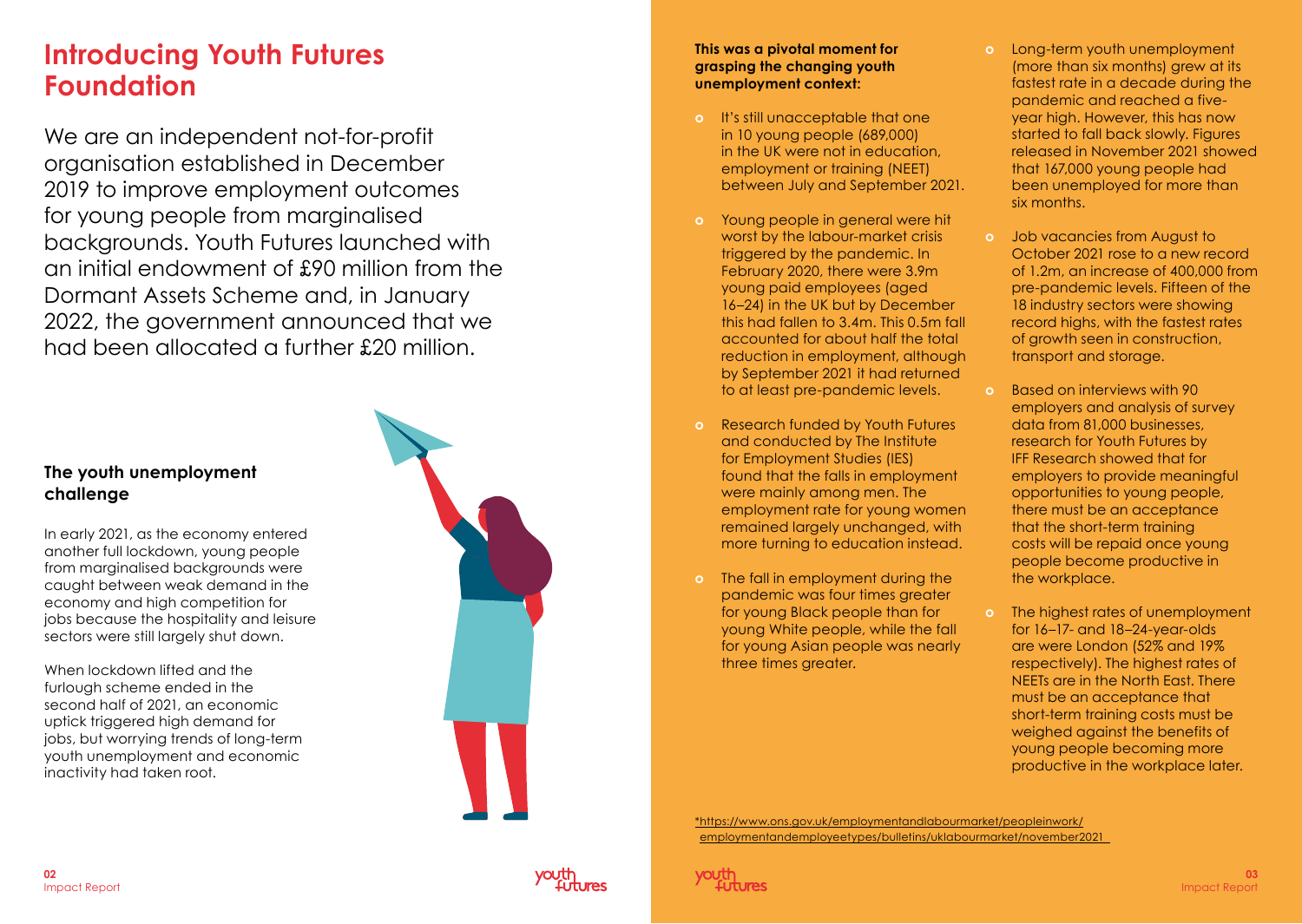## **Foreword from Tony Hawkhead Interim Chair**

**Youth Futures achieved a huge amount in 2021: we provided critical funding, collaborated on – and shifted – Government policy, and built a diverse team across England.**

2021 was a busy and exciting year of growth for Youth Futures but it was characterised by constant change. The pandemic caused significant economic and educational disruption, and the subsequent increase in youth unemployment pushed this issue to the top of the political agenda.

As restrictions lifted and the economy began to recover, youth unemployment fell, but the benefits of the economic recovery were not felt equally. This is the core mission of Youth Futures – to support young people facing disadvantage into the job opportunities that are now available.



### **Driving systemic change**

Young people from marginalised backgrounds continued to face the biggest challenges, with the most vulnerable still having to navigate disjointed services. When young people facing disadvantage told us what they wanted from employment support, they talked about changes to the whole system. We responded by:

- **o** Investing in potentially gamechanging approaches and identifying what works to improve the overall system
- **o** Launching our flagship £6.1m Connected Futures Fund to reduce the fragmentation of youth employment and skills delivery in the places that need it most. The fund aims to join up services at a local level so that young people furthest from the job market receive consistent high-quality support to address complex needs
- **o** Developing a first-of-its-kind interactive map of the youthemployment system based on the experiences of young people of Pakistani and Bangladeshi heritage, those with experience of the care system, and those with experience of the criminal-justice system. This innovative digital tool informed the creation of the Connected Futures Fund

#### **Focusing on what works**

Young people from marginalised backgrounds need the best possible support to get good jobs. To help them find work, we need to know which approaches are most effective. Our initiatives that produced results in 2021 included:

- **o** Taking a significant step towards identifying what works by launching our Youth Employment Evidence and Gap Map – the world's largest, quality-checked evidence base on youth employment – which shows the global evidence base on what works to improve youth skills, employment and job quality
- **o** Generating evidence of what works by running England's largest portfolio of evaluations of youth employment provision.
- **o** Assessing the programmes we fund: 66% of the 8,540 young people on the Inspiring Futures project, co-funded with Children in Need, have already made progress – including 37% (3,156) who have made significant progress – on pathways towards education, training and employment outcomes.



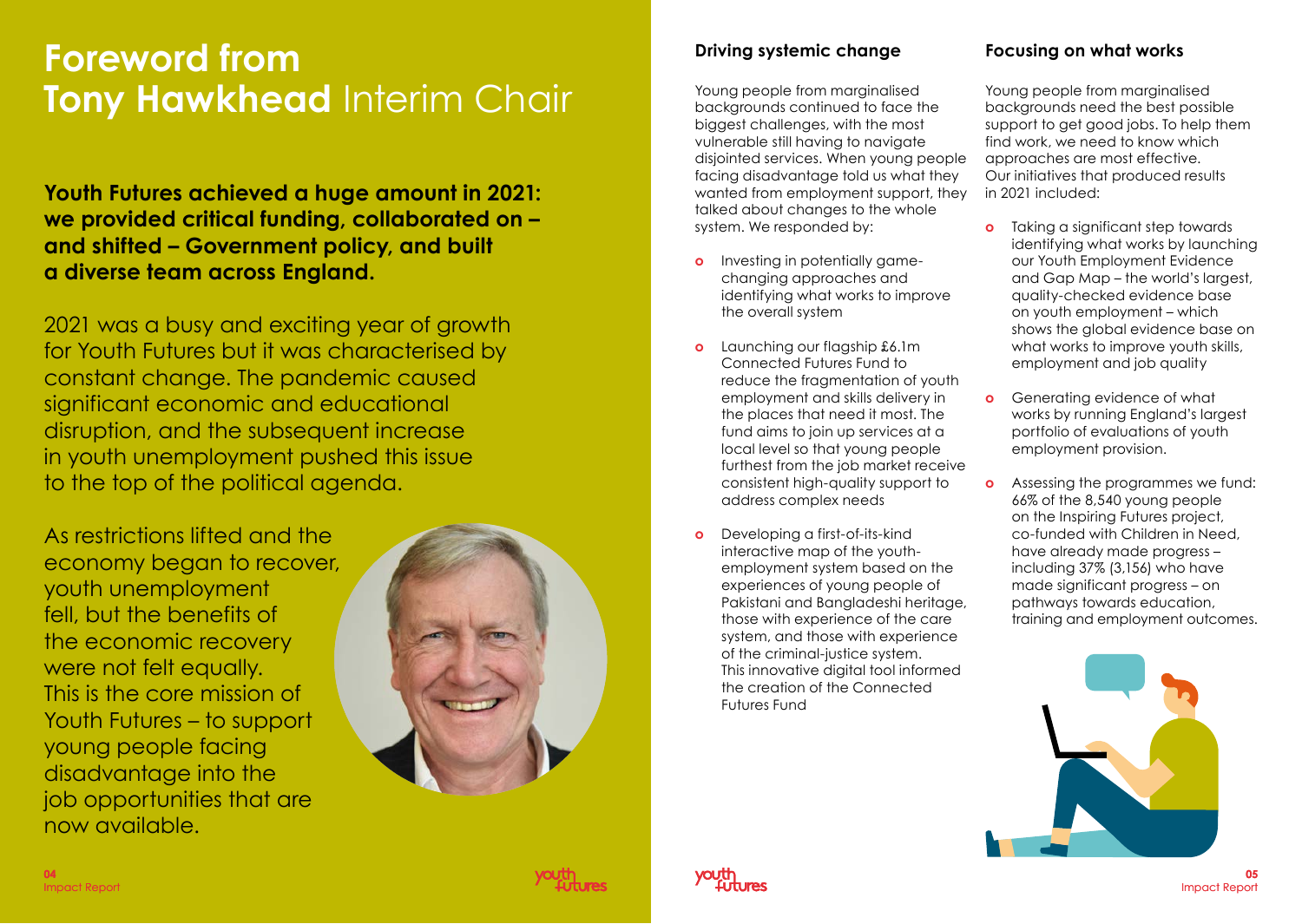**Youth participation is a cornerstone of our work. Young people with direct experience of disadvantage and discrimination feed into all of our activity.**

#### **Collaborating**

Igniting change through collaboration is in our DNA. In 2021, we built new networks and boosted existing partnerships by:

- **o** Co-chairing the Youth Employment Group (YEG), taking on the position of secretariat, and successfully influencing Government policy to extend Kickstart through our Opportunity Guarantee campaign
- **o** Setting up the YEG Ethnic Disparities subgroup to tackle systemic racism and discrimination faced by young people in the labour market
- **o** Building links with employers by launching our Employer Advisory Board and commissioning two evidence reviews on employer recruitment and retention practice

#### **Igniting change through youth voice**

Youth participation is a cornerstone of our work. Young people with direct experience of disadvantage and discrimination feed into all of our activity, including:

- **o** Sitting on our Board of Directors and making decisions on our grants and investment portfolio
- **o** Shaping our research and evaluations and influencing key stakeholders and practice within the system
- **o** Developing robust approaches, by measuring the impact of youth participation with the first cohort of our Future Voices Group at the heart of this work, to ensure it is meaningful, impactful and developmental

#### **Building capacity**

To realise our ambition, Youth Futures has recruited 34 permanent members of staff and opened new hubs in Birmingham and Leeds. We now have a vibrant, diverse and talented team working across the country.

None of this would be possible without the tireless support of Youth Futures' founding Chair, Joe Montgomery. In his three-year tenure, he provided expert insight and guidance and steered the organisation through the youth unemployment crisis. We would like to offer our sincere gratitude to Joe and wish him every success in his next venture.

Looking forward into 2022, our strategic focus will be:

- **o** Maintaining, growing and communicating our What Works expertise and activities
- **o** Addressing fragmentation in the system at a local level
- **o** Understanding the evidence on employer practice and behaviour, and working with others to improve it
- **o** Continuing to build a strong, happy and motivated team

Working with our partners and stakeholders, we're looking forward to driving through long-term systemic change so that young people from marginalised backgrounds achieve their full potential.

#### **Tony Hawkhead** Interim Chair



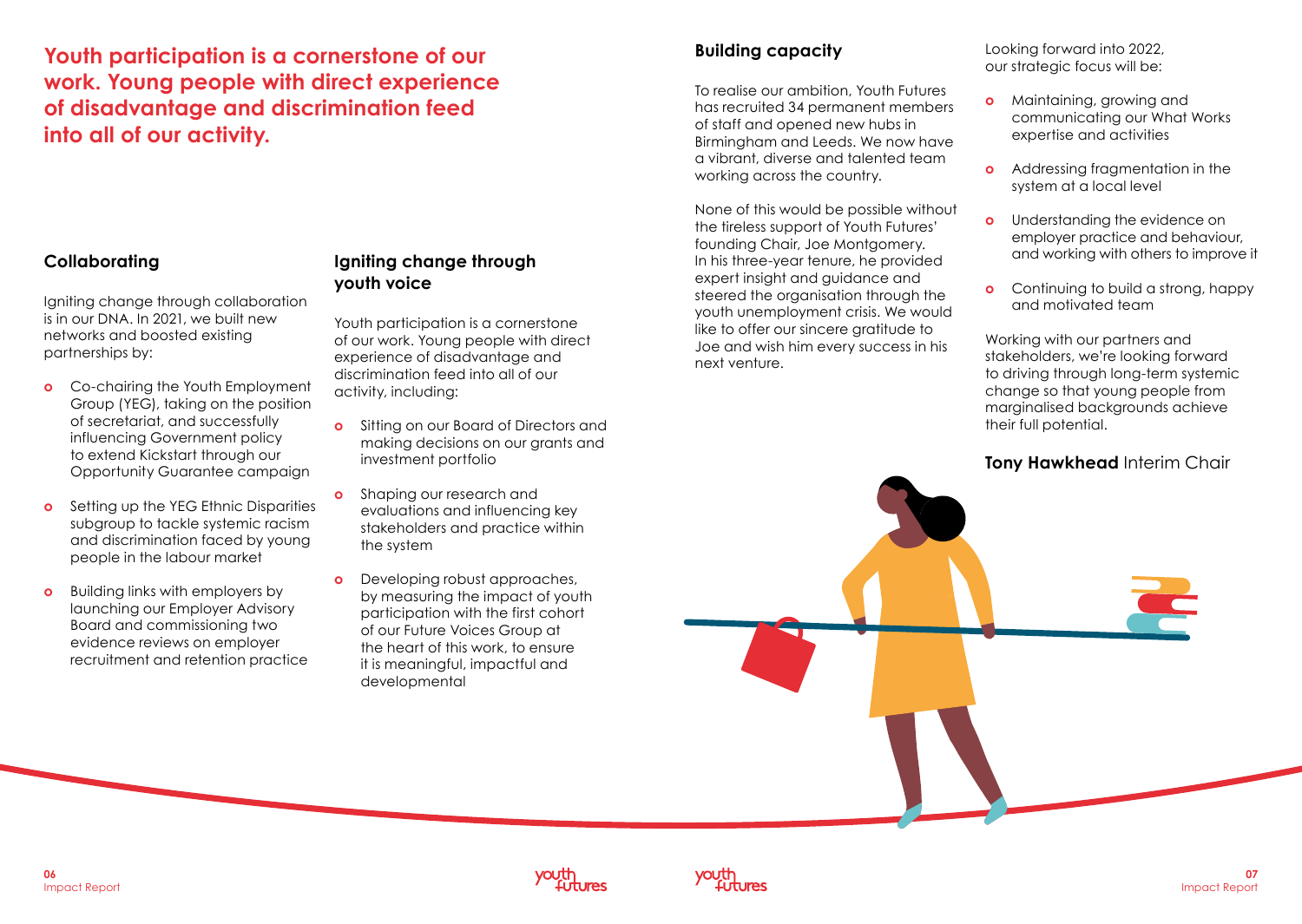# **2021 in numbers: £20.2 million Cumulative grant funding awarded** (£5.2m awarded in 2021)

## **300+**

**Members of the Youth Employment Group**

**4,081**

**Organisations supported via infrastructure funding**

**Pieces of content produced by our Future Voices Ambassadors**

**20**

**2 New grant programmes launched**

**3**

**New advisory panels launched**: 13 x members EAB, 18 x member organisations, one evaluation panel, 40+ members of the YEG ethnic disparities subgroup

**8**

**Parliamentary mentions in the Lords and the Commons** related to the Dormant Assets Bill recognising the impact of our work

**Policy papers written** and 1 Government submission with the YEG, and 2 Government submissions by Youth Futures

**2**

**Research and evaluation papers published:** trust the evidence and

research we produce

**8**

88% of stakeholder survey respondents say that they

E3.3 million **23** evaluations committed to **23** evaluations community and the control of 17,757

**Cumulative total of** 



**08**  Impact Report

**11**

**6**

**Grantees supported via new awards**

**Studies in the Evidence**

**and Gap Map** and 3,606 visits to website page



**New tools** 

**launched:** Youth Employment Evidence and Gap Map and the Youth Employment Systems Map

**2**

**1,325**

of 17,77)

**Young people reached** (from a cumulative total

**Organisations supported in total**

**148**



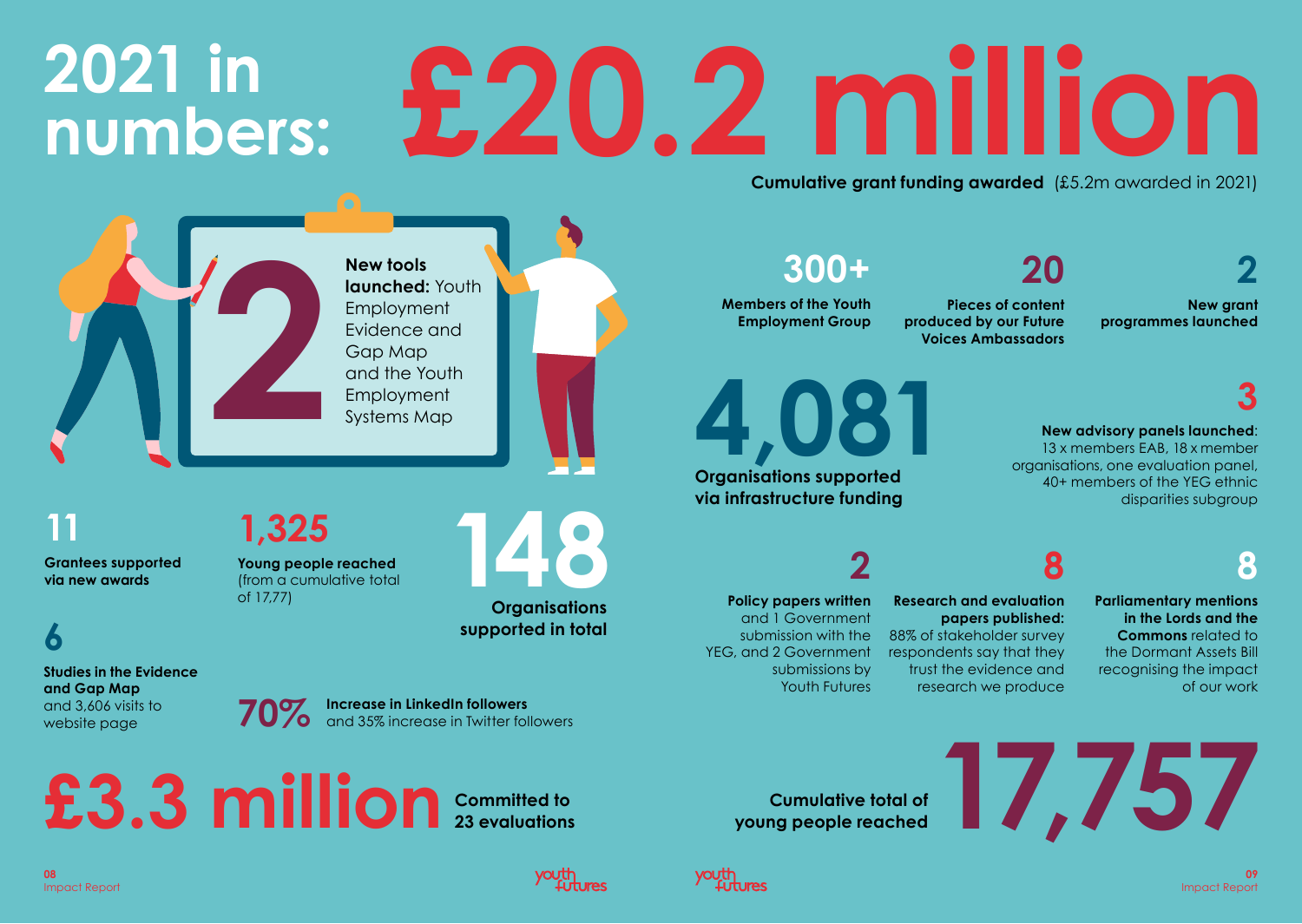## **Our vision**

**A society where all young people have equal access to good-quality jobs.** 

#### **This includes:**

- **o** Equal employment outcomes for young people who face discrimination or disadvantage
- **o** Fewer young people outside the labour market or in insecure work
- **o** Improved progression pathways for young people

## **Our mission**

**To narrow the employment gap by identifying what works and why, investing in evidence generation and innovation, and igniting a movement for change.** 

## **Our values**

- **o We are bold:** We want to disrupt the status quo and transform the youth-employment system
- **o We are always learning:** We are evidence-driven, we innovate and we aren't afraid to fail
- **o We are inclusive:** We embrace, celebrate and champion diversity in all its forms – it's core to who we are
- **o We are collaborative:** We build partnerships and share power to increase the collective impact
- **o We are determined:** We are relentless in our pursuit of a better future for all young people

## **Our long-term impact**

**By collaborating with others, we can have a positive long-term impact on the lives of marginalised young people across the country. We will do this by reducing the employment gap and improving the quality of jobs that young people enter and progress to.** 

**Our long-term focus is to:**

- **1 Reduce the employment gap (or risk of NEET\*) between young people:**
	- **o** From ethnic minority groups and those who identify as White British
	- **o** Who have disabilities and those who don't
	- **o** From disadvantaged backgrounds and those who are better off
	- **o** Across different regions of England
- **2 Reduce the pay gap between certain ethnic minority groups and the average.**
- **3 Reduce the percentage of young workers in temporary jobs or on zero-hours contracts when they want permanent jobs or fixed hours.**
- **4 Increase the percentage of young people moving out of low-paid work.**

\*Not in education, employment or training



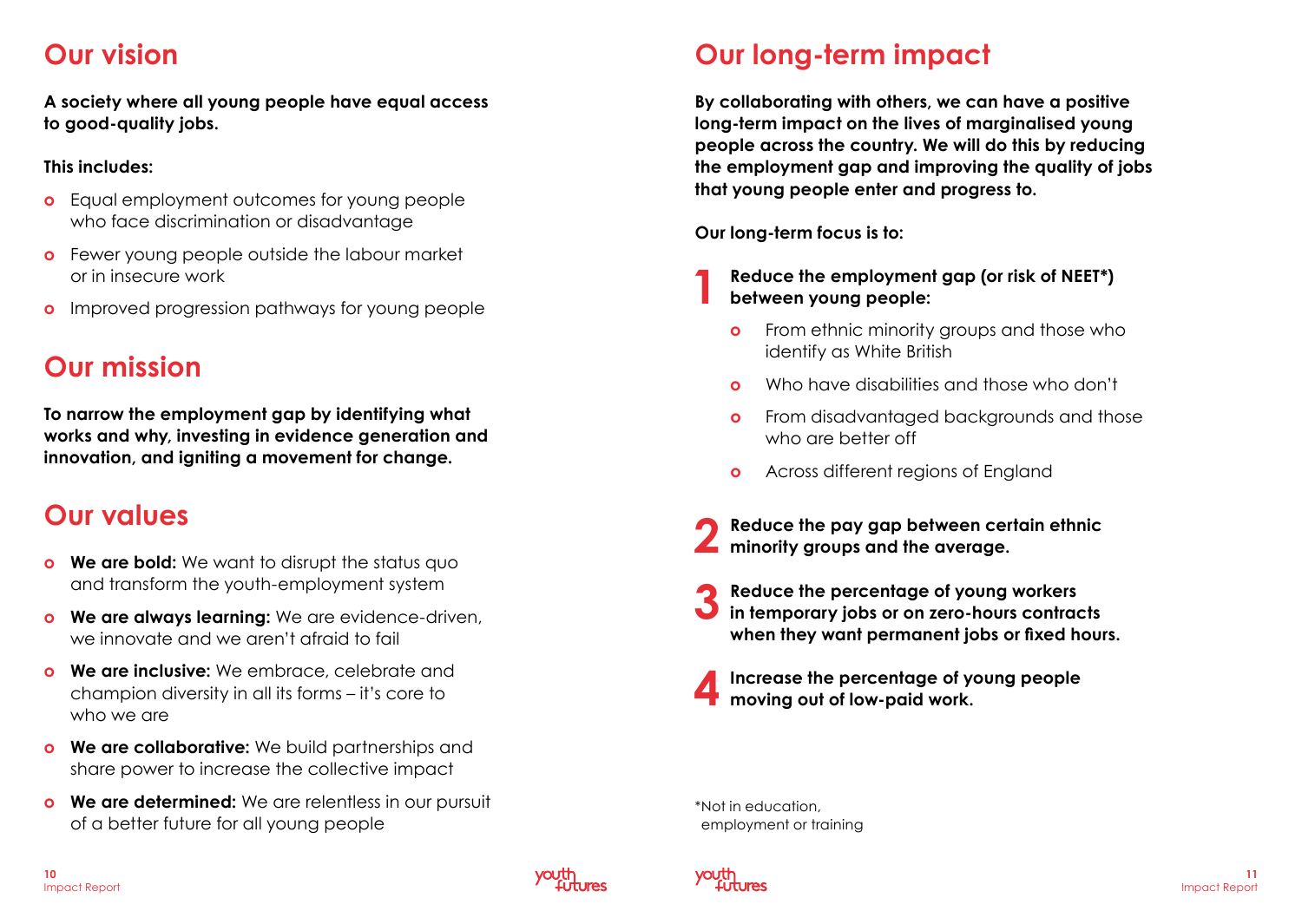## **Our strategic approach**

**We are an ambitious organisation that takes a systemic approach to supporting young people from marginalised backgrounds to land good jobs. From 2020–23 we are focusing on three strategic priorities:** 

- **Changing the system:** Work with others to transform the youth-employment system.
- **2 Creating opportunities:** Support more employers to recruit and retain young people from marginalised backgrounds.
- **3 Building capacity:** Equip practitioners to train and support young people from marginalised backgrounds so that they are ready for work.



## **A timeline**



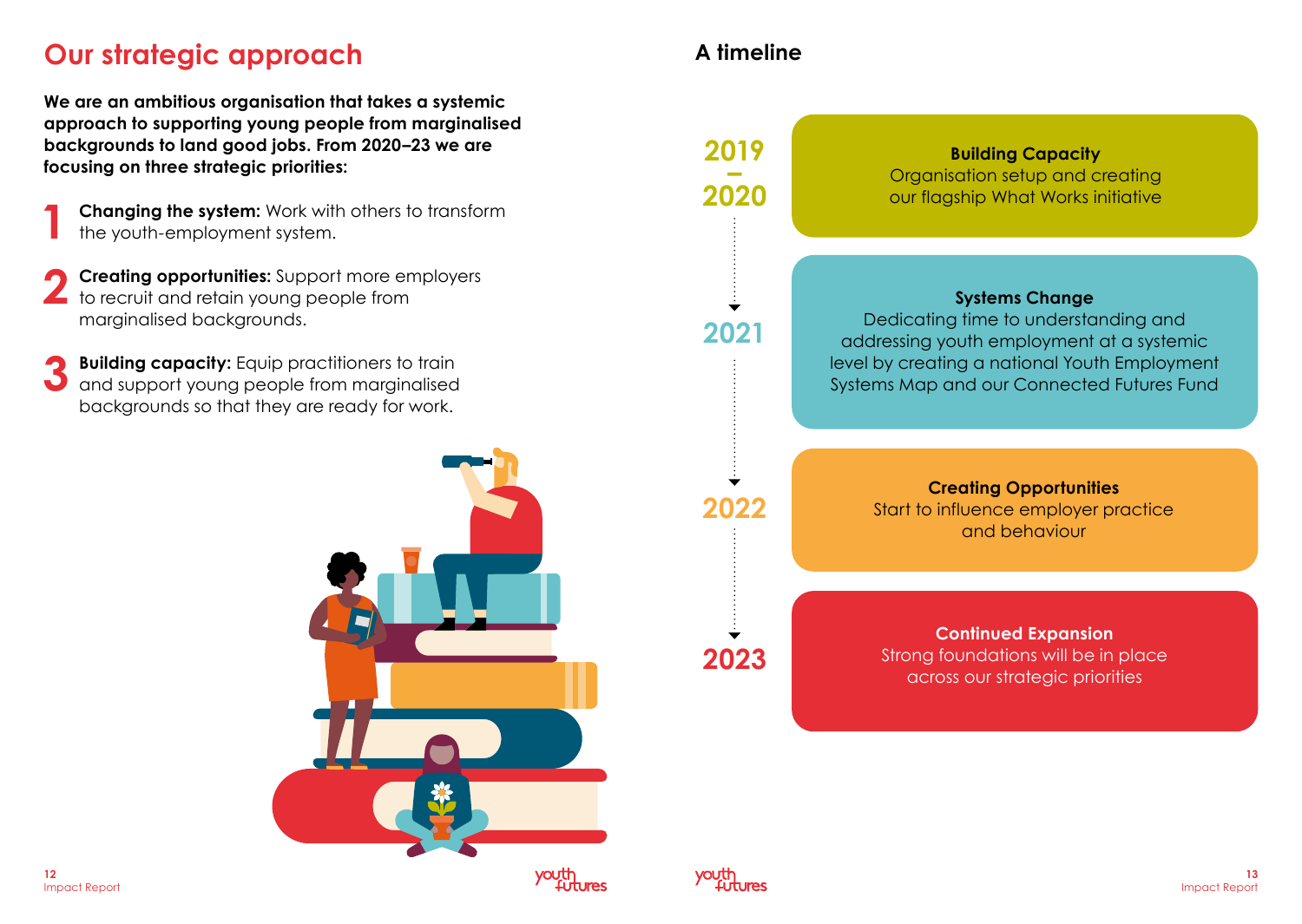

youth

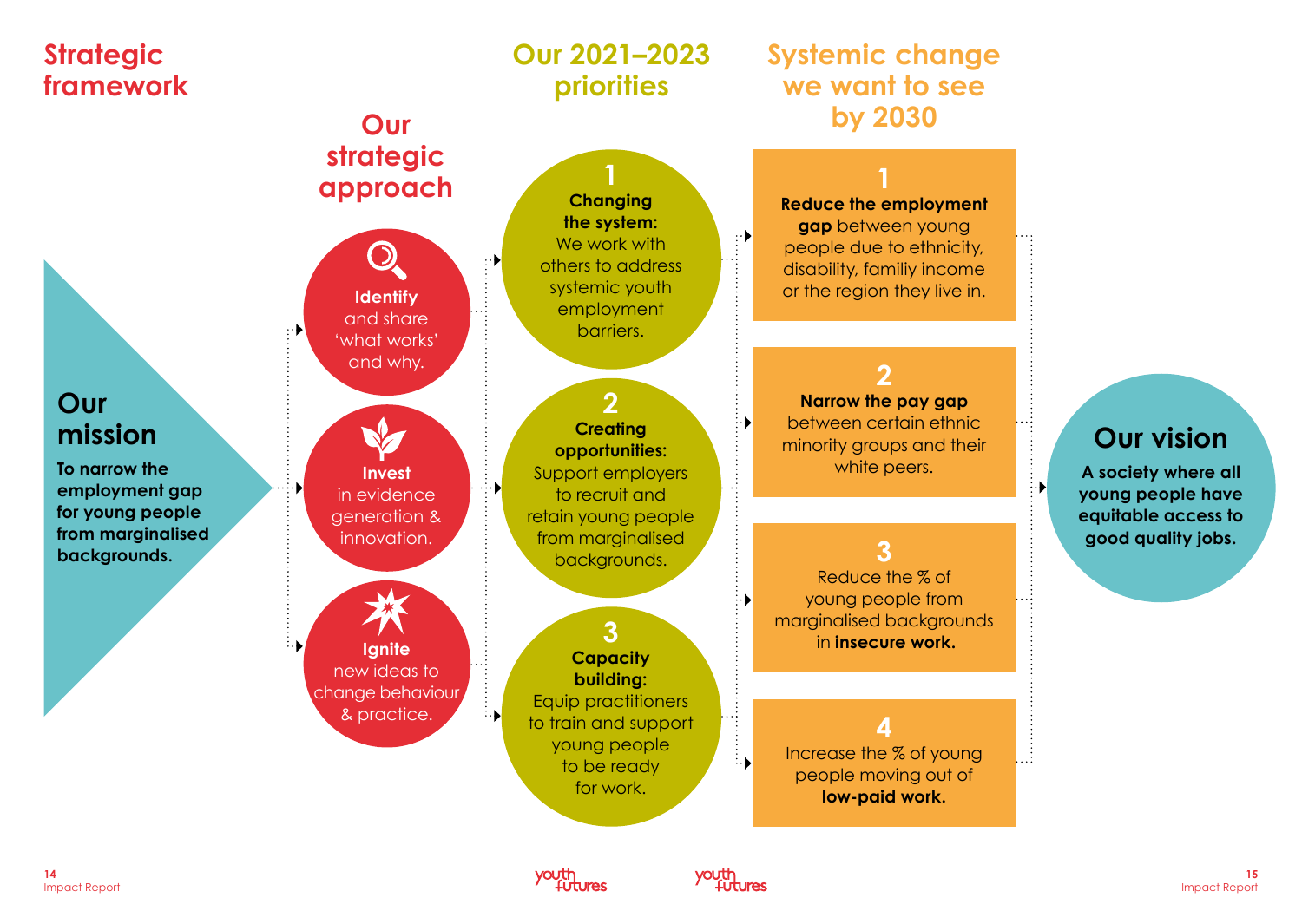

# **Investing in potential**



**When we launched Youth Futures Foundation, our aim was to invest in great practice and innovation through our Development and Impact Grants Programme.** 

These programmes find, support and evaluate promising practice that demonstrates what works in improving labour market outcomes for young people from marginalised backgrounds.

When the pandemic changed the youth employment landscape, we identified the need to support frontline community organisations and the infrastructure bodies that sustain them. We therefore added a strand of work to provide resilience funding for the youth-employment ecosystem. In 2021, we opened the second phase of our Infrastructure fund to build on this momentum and scale up the use of evidence while learning from the frontline.



**Did you know?** Our Grants and Evaluation Committee includes two young members who participate in all our funding decisions.

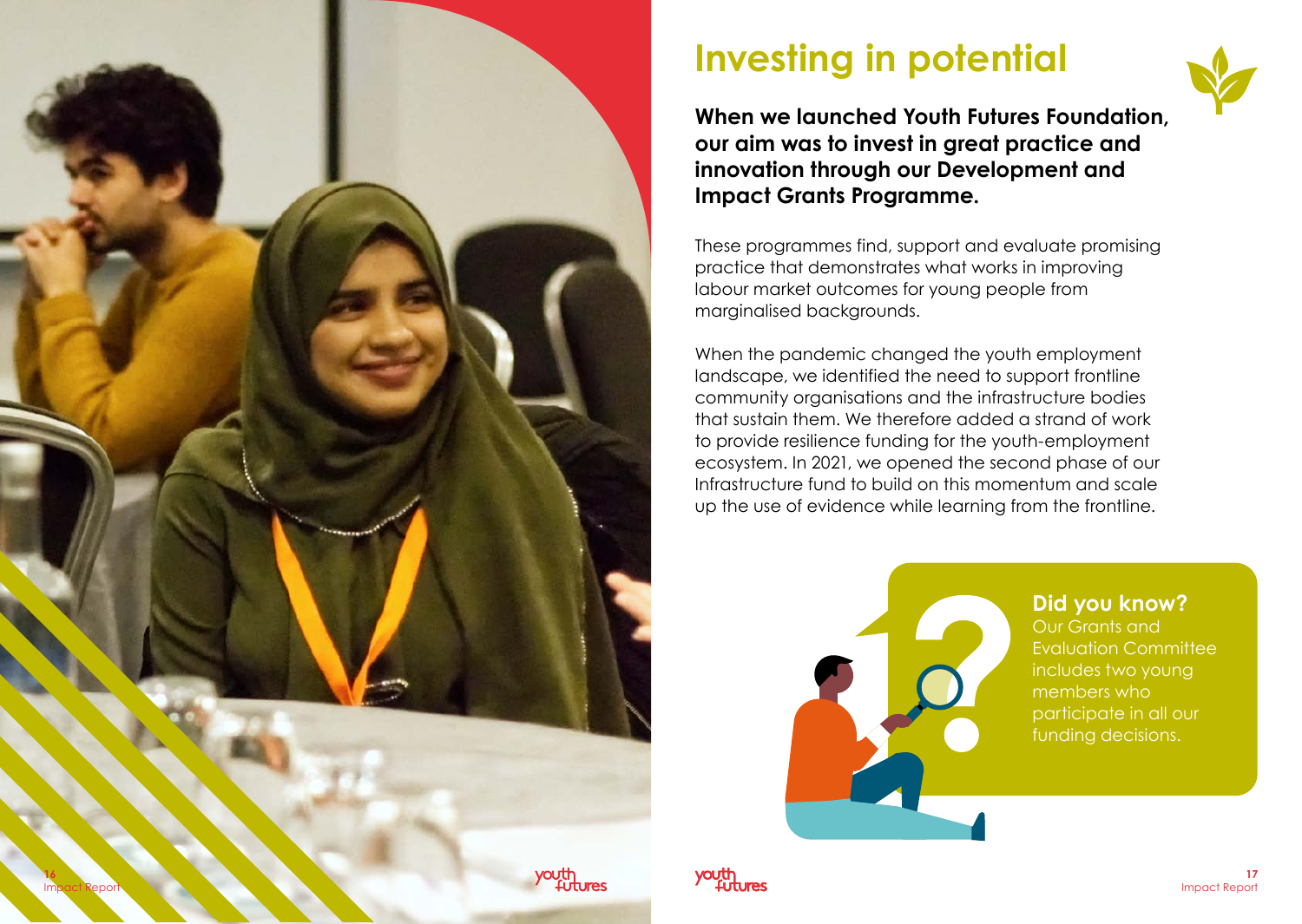Our Inspiring Futures COVID-19 response programme, developed in partnership with Children in Need and Rocket Science, supported 107 frontline organisations. Cordis Bright, our evaluator, is working closely with our Youth Reference Group to make sure the young people who have benefited from the programme are able to give honest feedback about what worked and what could be improved.

With our grant programmes delivering results and our COVID-19 fund supporting the frontline, we launched our flagship £6.1 million Connected Futures Fund to deliver our priority of changing the system.



**"The Youth Reference Group has really enjoyed working with Cordis Bright. We're looking forward to discovering the impact of the Inspiring Futures programme and how we can harness best practice to ensure young people are well supported towards employment."** 

**Anisha and Louise** Youth Reference Group

#### **Connected Futures Fund**

**In 2021, we launched our Connected Futures Fund, our flagship £6.1 million fund that will help young people facing disadvantage land good jobs through pioneering local partnerships. The fund aims to join up services at a local level so that young people furthest from the job market receive consistent high-quality support.**

Those with multiple disadvantages and lower qualifications are much more likely to become long-term unemployed. These young people need:

- **o** holistic employment support that takes their needs and strengths into account
- **o** aligned services that work together to help them achieve their goals
- **o** connected services with effective communication and coordination across organisations and sectors so that they don't have to navigate everything for themselves
- **o** consistent support over time

When we talk about connected futures, we're looking at the ways employers, educational settings, health services, social care, housing agencies and the criminal-justice system can come together to improve the outcomes for young people facing disadvantage. We hope this fund will encourage deeper collaboration at local level with young people at the centre.





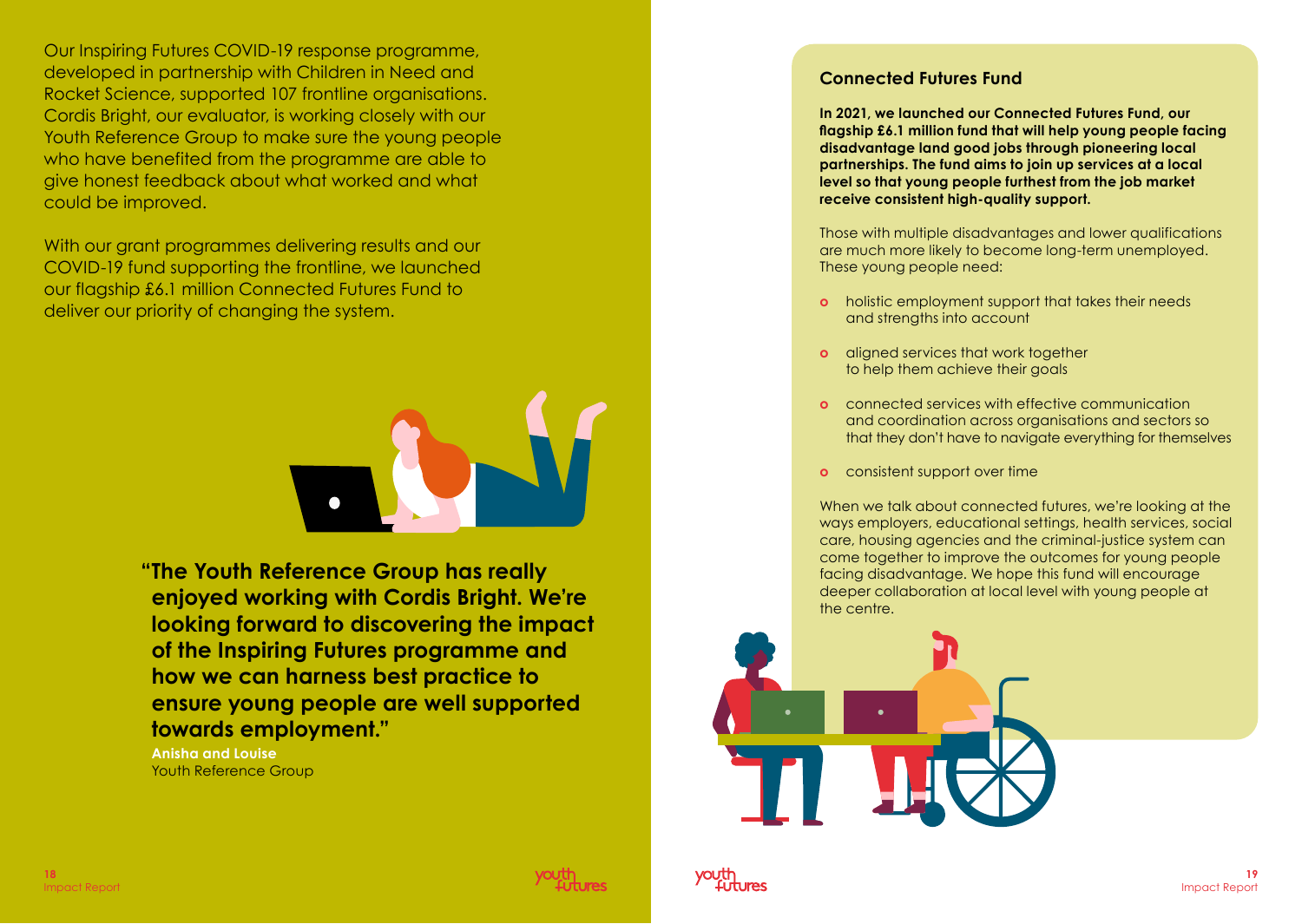## Investing in potential: **Infrastructure Resilience Grants**



**Our Infrastructure Resilience Grants supported key organisations to deliver capacity-building for charities and not-for-profits, as well as driving evidence-led practice that will help Youth Futures ignite change.**

## **The Ubele Initiative**

**The Ubele Initiative (Ubele) is an African diaspora-led infrastructure organisation empowering Black and minoritised communities in the UK. It works with 250 community organisations to bring about social and economic change by delivering intergenerational leadership initiatives, capacity support, enterprise and asset development.**

#### **We provided support for these infrastructure organisations with a focus on:**

- **o** National organisations responding to the needs of all young people seeking work
- **o** Organisations that exclusively empower young people from Black, Asian or minority ethnic backgrounds, including those of Gypsy, Roma and Traveller heritage

So far, we have committed £1.7m in funding for 11 national and regional infrastructure organisations. Grant recipients include Ubele, a social enterprise that supports people from the African diaspora; the Association of Employment & Learning Providers; and UK Youth.

In 2021, we commissioned RAND Europe to produce a report of the findings of this programme. Together, we are creating a national network to share insights about what works drawn from the global evidence base and evaluations we commission.

In August 2021, we opened the next wave of Infrastructure funding to applications and will support a further eight organisations with multi-year funding.

"Early findings suggest that infrastructure organisations can play a key role in supporting employment of young people from marginalised backgrounds. Greater collaboration and knowledge sharing with funders could help to identify gaps and unmet needs in service provision, increase broader awareness of relevant issues and influence policy and practice." Joanna Hoffman, RAND Europe

Ubele uses Infrastructure funding to support its employability programme: Supporting Youth Employability in Black and Ethnic Minority-Led Organisations. This programme helps Black and minoritised young people identify routes into manual trades and the labour market through the Kickstart Scheme.

"To bring about change, we must recognise the gaps in our knowledge, attitudes and practice. It will require input from policy-makers, decisionmakers, the construction and manual





Ubele's insights into perceptions about manual trades:

- **o** A male-dominated industry that is unwelcoming and unattractive to girls and young women. This lack of gender diversity is seen as a barrier for females
- **o** The need to earn income quickly and be your own boss attracts many young people to manual trades
- **o** There is poor information and advice on the opportunities and pathways for entering manual trades
- **o** Racism and discriminatory attitudes in the building trade are barriers for some Black and minoritised young people

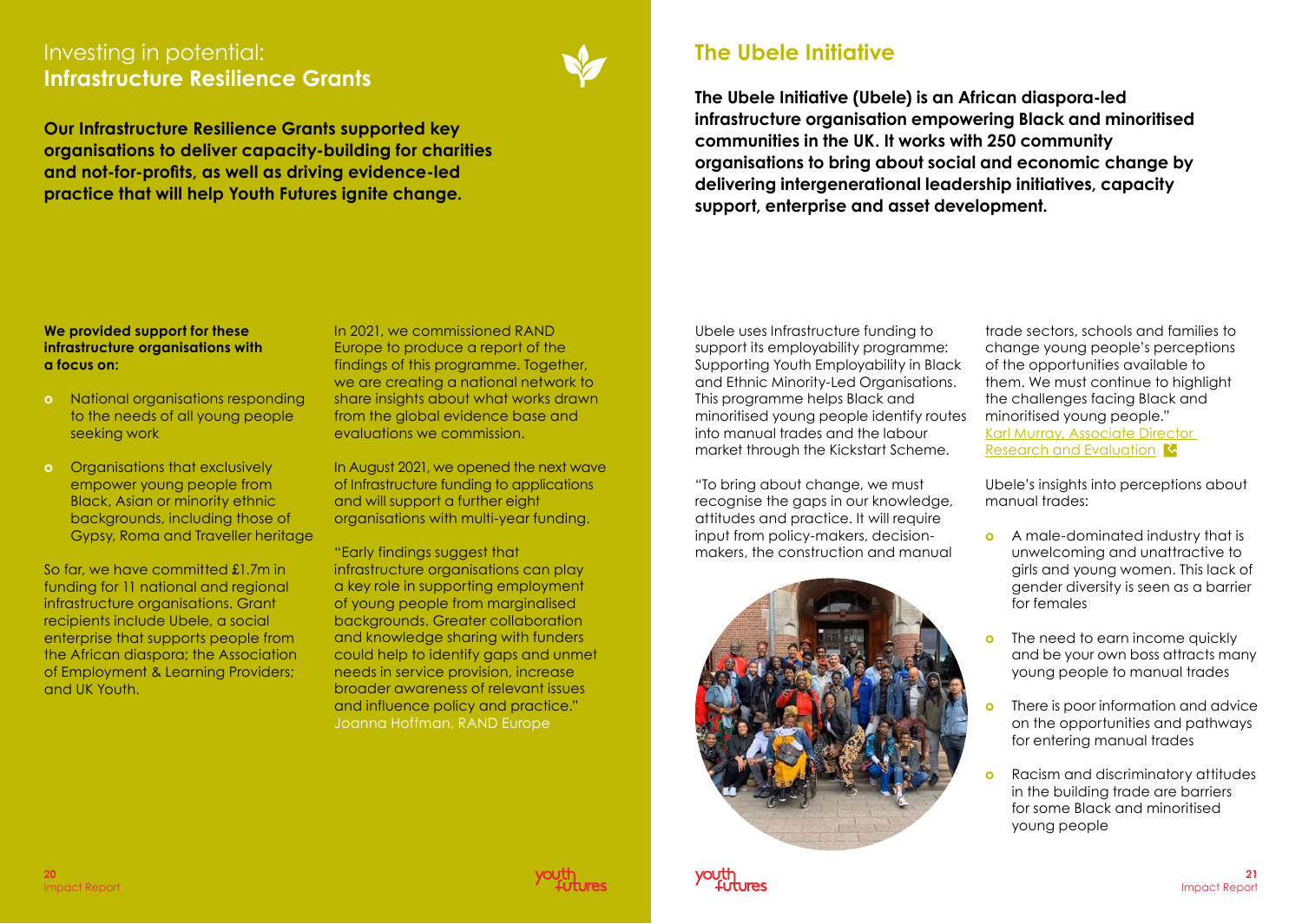## Investing in potential: **The What Works Programme**



**Our What Works Programme helps us identify what does and doesn't work when supporting young people to land good jobs. We invest in approaches and interventions that can be tested, evaluated and, where proven to be effective, scaled up.**

## **Switch Up**

**Switch Up and its sister charity, the Nottingham School of Boxing, provide life-changing support to more than 100 young people (aged 14–24) who are NEET or at risk of becoming NEET in communities affected by crime and violence. Using mentoring, sport and personaldevelopment plans, the charity improves young people's mental and physical wellbeing.**

**These grants support organisations working with young people aged 14–24 who are either not in employment, education or training (NEET) or are at risk of becoming NEET. Two types of grant funding are available:** 

**o** Development Grants – helping organisations strengthen the design, delivery, scale and reach of programmes that are not yet ready for larger-scale delivery or evaluation Since 2020, we have awarded £10.3m in funding to 25 frontline charities and social enterprises across England. Grantees include Nottingham-based Switch Up, a charity that supports young people aged 16–25 at risk of criminal exploitation; and West of Englandbased 1625 Independent People, a charity that supports young people leaving the care system and those who are at risk of becoming homeless.

**o** Impact Grants – supporting programmes that have the potential to generate useful lessons both for the organisation and a wider audience through robust evaluation



**Most of the young people are from Black and minoritised ethnic backgrounds who have experienced adverse childhoods. They are introduced to Switch Up through boxing classes, referrals from statutory agencies and schools, online and offline advertising, and media reports.**

The grant supports Switch Up's intensive mentoring and employability workshops, physical-activity sessions (primarily boxing), and emotional counselling if required.

#### **Switch Up's insights:**

- **o** What you offer young people has to be flexible to meet individual needs
- **o** To engage and retain young people, it is vital to involve staff and volunteers who have lived experience of the issues they face
- **o** Switch Up has a support network of more than 40 employers and training providers, through which we provide young people with a huge range of opportunities



"The grant from the Youth Futures Foundation shows how far Switch Up has come. We are thrilled to have been recognised for the support we have given to vulnerable young people." [CEO Marcellus Baz, BEM](https://www.marcellusbaz.co.uk/the-marcellus-baz-group/)

"Switch Up and Youth Futures helped me turn my life around. Now I want to help others do the same." Enoch, a young beneficiary of Switch Up's programme

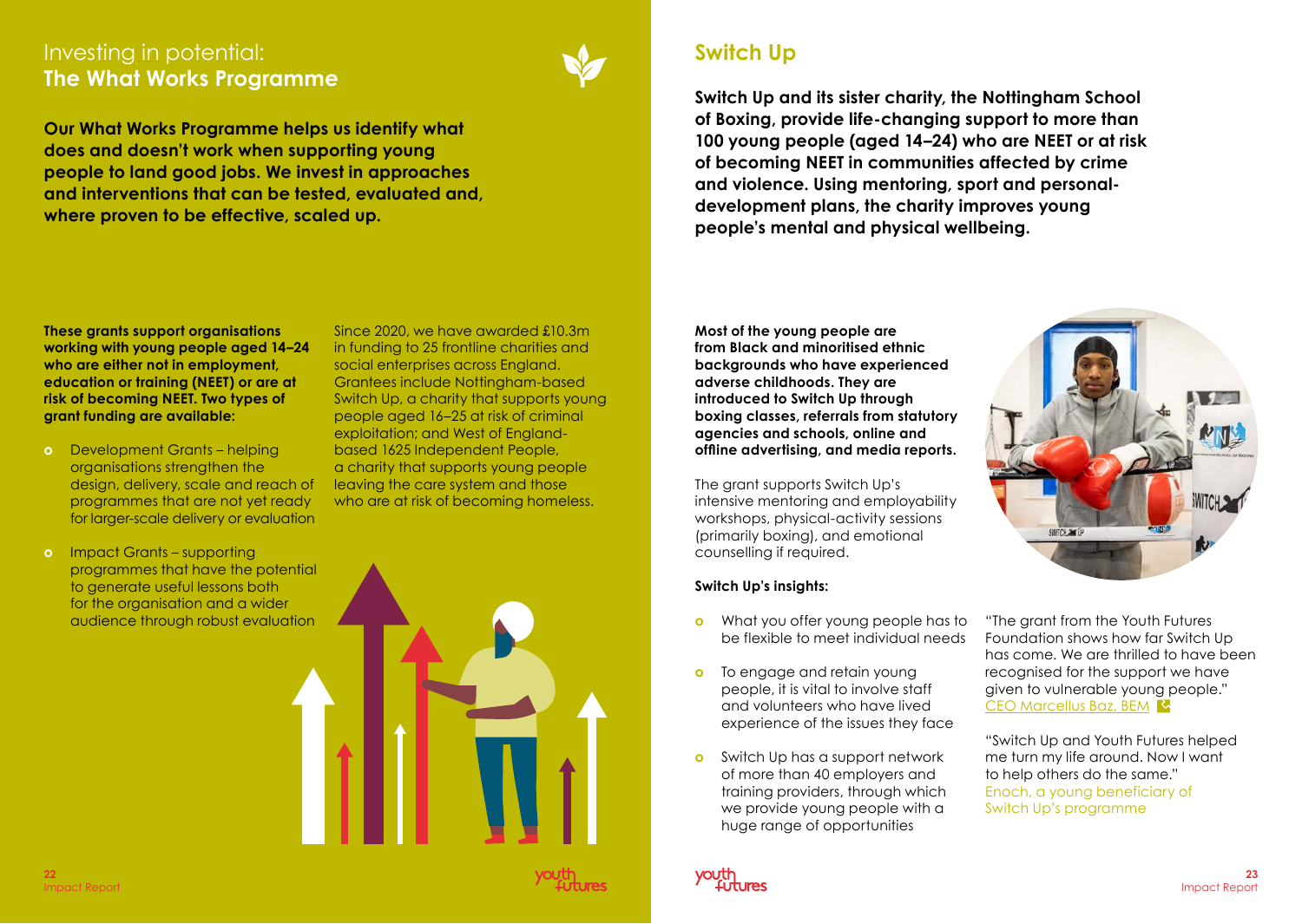## Investing in potential: **[Inspiring Futures Fund](https://youthfuturesfoundation.org/our-work/invest/inspiring-futures/) &**



**The COVID-19 outbreak heightened existing challenges for children and young people looking to access further education, training and work. In partnership with BBC Children in Need, we delivered £7m in grants through the Inspiring Futures Fund to 107 frontline charities and social enterprises. These organisations work with nearly 13,000 young people who have experienced discrimination or disadvantages that create barriers to employment, especially those whose journeys towards employment have been affected by the pandemic.**

**Organisations that received funding included the Damilola Taylor Trust in London, Mencap, Manchester-based the Proud Trust, and Carers Trust Heart of England.**

So far, 66% of the 8,450 young people on the programme are starting to make progress, of whom 3,156 have already made significant progress on their way towards education, training or employment.<sup>1</sup>

#### **Inspiring Futures' insights:**

**o** Children and young people's wellbeing suffered in the pandemic. Contributing factors include a lack of digital resources and isolation. Confidence, motivation and selfesteem were affected by disruption to education and exams

- **o** Children and young people adapted and, over time, many young people's resilience increased. However, some still require more support to increase their confidence and motivation
- **o** The pandemic exacerbated preexisting challenges. Disadvantaged families were affected the most as services faced funding difficulties
- **o** There have been challenges shifting to mostly virtual support. It is harder to engage and connect with young people virtually, and services need to consider digital literacy and access to resources. On the other hand, you can reach more young people online and it helps develop practitioners' digital skills



## **Toranj Tuition**

**In Hull, the number of under-16s living in poverty is nearly double the national average, and the local authority ranks in the top three for deprivation (DCLG, [2019\).](https://www.gov.uk/government/statistics/english-indices-of-deprivation-2019) Poverty has a tremendous impact on Hull's diverse population, many of whom are refugees or low-paid migrant workers. Toranj Tuition plugs the gaps in local education provision and helps young people reach their potential.**



**Over the last three years, Yorkshire and the Humber has seen an increase in the arrival of unaccompanied asylum seeker children (UASCs) who are often victims of human trafficking. The Inspiring Futures grant supports young asylum seekers through secondary school by delivering English tuition, peer-mentoring sessions and work placements.** 

"We fill the gaps in local education provision, support migrant communities, and help children and young people fulfil their potential." Dr Pedram Saied, Director, [Toranj Tuition](https://www.toranjtuition.org) K

#### **Toranj Tuition's insights:**

- **o** Local resources can fix local problems
- **o** Recruit tutors and peer-mentors from local universities and ethnic minority groups to be role models for young people arriving in the UK
- **o** Provide training in the latest peer-mentoring techniques and safeguarding procedures

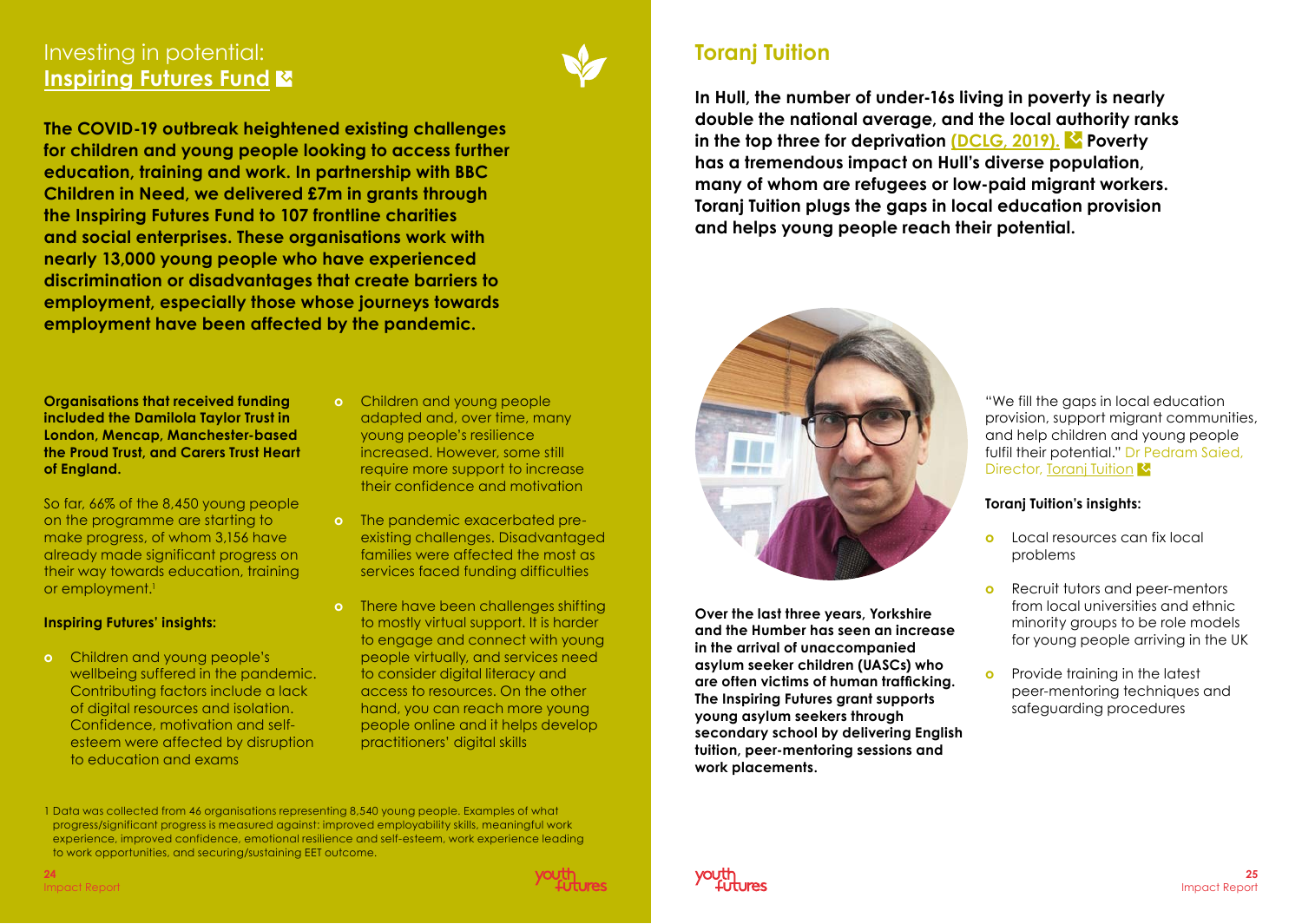

# **Identifying what works**

## **Our approach as a What Works centre**

As a member of the national What Works Network, all our decisions are guided by the best-quality evidence of what works when supporting young people from marginalised backgrounds to get good jobs.

Having curated and analysed studies from around the world conducted over the last two decades, we have funded the largest range of youth-employment interventions ever seen in this country (worth £3.3m). We have also produced research, resources and policy papers that tackle the issues affecting young people's employment and educational prospects. We learn from the projects we fund, and scale up that learning to drive long-lasting systemic change.



### **Did you know?**

60% of our stakeholders agree Youth Futures is a leading What Works centre for supporting marginalised young people into jobs. They are also aware of our Youth Employment Evidence and Gap Map.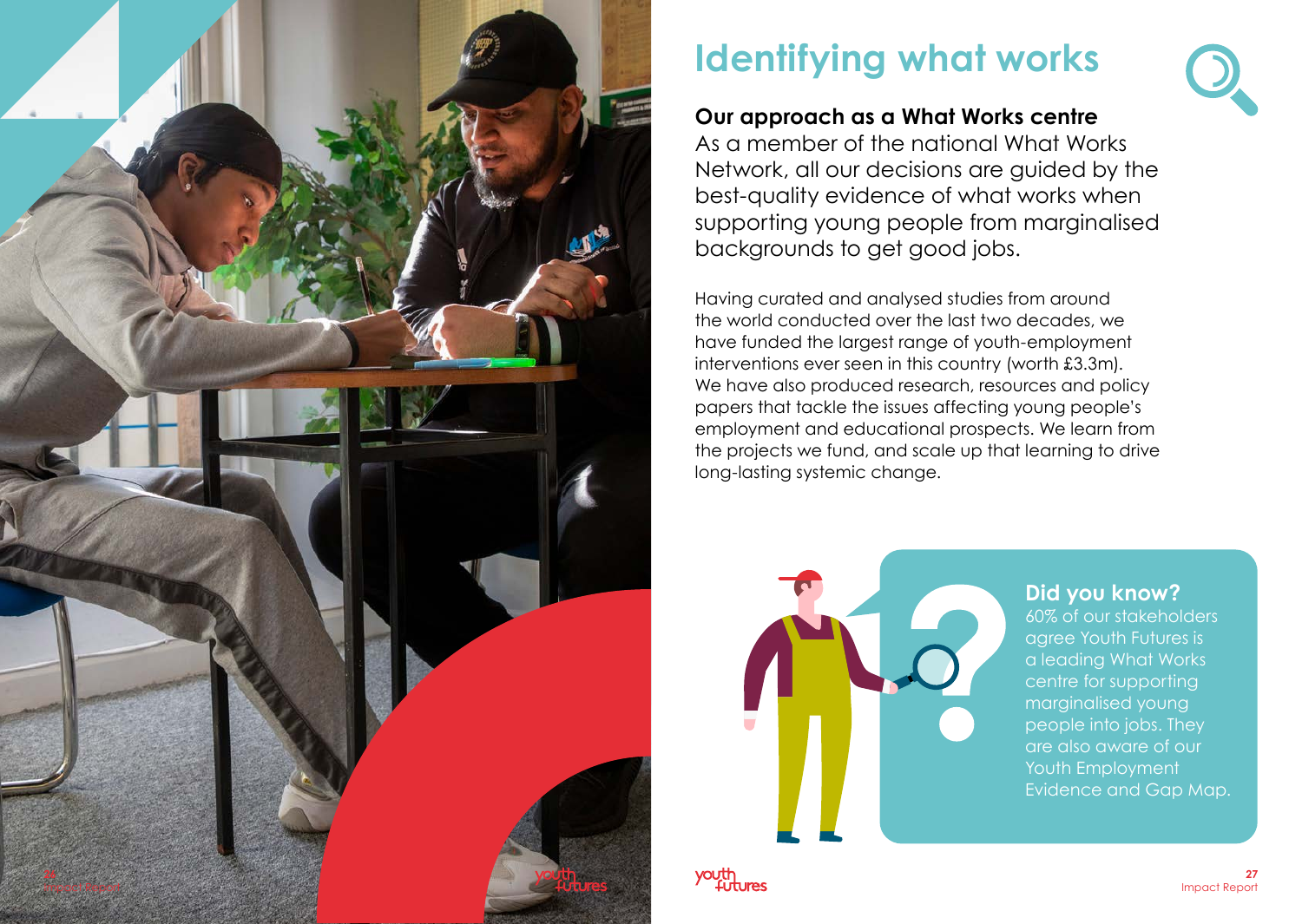In September, we launched the first ever Youth Employment Evidence and Gap Map. This is the world's largest mapping resource, and it shows the global evidence base on what works to improve youth skills, employment and job quality. So far engagement with our evidence and gap map has been strong with 60% of our stakeholders surveyed using this resource. This map is supplemented with our own evaluations of practitioner interventions.

- **o** Our flagship What Works Programme is up and running with evaluations underway for all 23 grants funded through Development and Impact
- **o** These evaluations are being conducted by members of the Youth Futures evaluation panel
- **o** We have established a Youth Reference Group to ensure young people shape our evaluation approach
- **o** In November, we published a review of our Inspiring Futures Programme

In 2021, we produced eight new pieces of analysis of the nature of the problem and what works to deal with it. This includes several reports highlighting the impact of the pandemic on the youth labour market; prospects for future employment growth; a suite of reports focusing on SME and large employer engagement in the youth labour market; and a review of our Inspiring Futures grant programme. We are seen as a leading producer of research on 'what works' when it comes to youth unemployment, almost nine out of 10 of our stakeholders surveyed trusted our research and evidence.

## Identifying what works: **Youth Employment Evidence and Gap Map**

**In 2021, we launched the first iteration of our [Youth](https://youthfuturesfoundation.org/our-work/identify/evidence-and-gap-map/) [Employment Evidence and Gap Map.](https://youthfuturesfoundation.org/our-work/identify/evidence-and-gap-map/) This lays out 658 high quality global studies from the last two decades on the effectiveness of interventions to help young people into work.**

The map helps us identify gaps in evidence so we can focus research and evaluation on areas that build our understanding of what helps young people into employment. It provides a visual representation of the evidence available, gives access to studies to support our decision-making, and is a foundation for developing evidencebased products and services.

The five intervention categories in the map are: support to employment; decent work policies; training; information and finance; and entrepreneurship, of which the two largest are training and support to employment.

**Intervention types in the map**

The next step involves creating a youth-employment toolkit, which will help decision-makers design highquality services and policies by distilling the evidence base into easy-to-read summaries and guidance.

"We will build the evidence architecture so that it becomes a resource used by our stakeholders – policymakers, youth-employment practitioners and employers – to impact youth employment at scale across England." Chris Goulden, Director of Impact and Evidence, Youth Futures

> **[Listen to the podcast:](https://anchor.fm/youth-futures/episodes/Episode-1--Youth-Employment-Evidence-and-Gap-Map-e1a2goe/a-a6sbfid)** [https://anchor.fm/youth-futures/](https://anchor.fm/youth-futures/episodes/Episode-1--Youth-Employment-Evidence-and-Gap-Map-e1a2goe/a-a6sbfid) [episodes/Episode-1--Youth-](https://anchor.fm/youth-futures/episodes/Episode-1--Youth-Employment-Evidence-and-Gap-Map-e1a2goe/a-a6sbfid)[Employment-Evidence-and-Gap-](https://anchor.fm/youth-futures/episodes/Episode-1--Youth-Employment-Evidence-and-Gap-Map-e1a2goe/a-a6sbfid)[Map-e1a2goe/a-a6sbfid](https://anchor.fm/youth-futures/episodes/Episode-1--Youth-Employment-Evidence-and-Gap-Map-e1a2goe/a-a6sbfid)

| Intervention                                    | <b>Studies</b> |
|-------------------------------------------------|----------------|
| Training, up-skilling<br>& re-training/skilling | 527            |
| Support to employment                           | 315            |
| Decent work Policies                            | 159            |
| Information                                     | 81             |
| Entrepreneurship<br>promotion & financing       | 162            |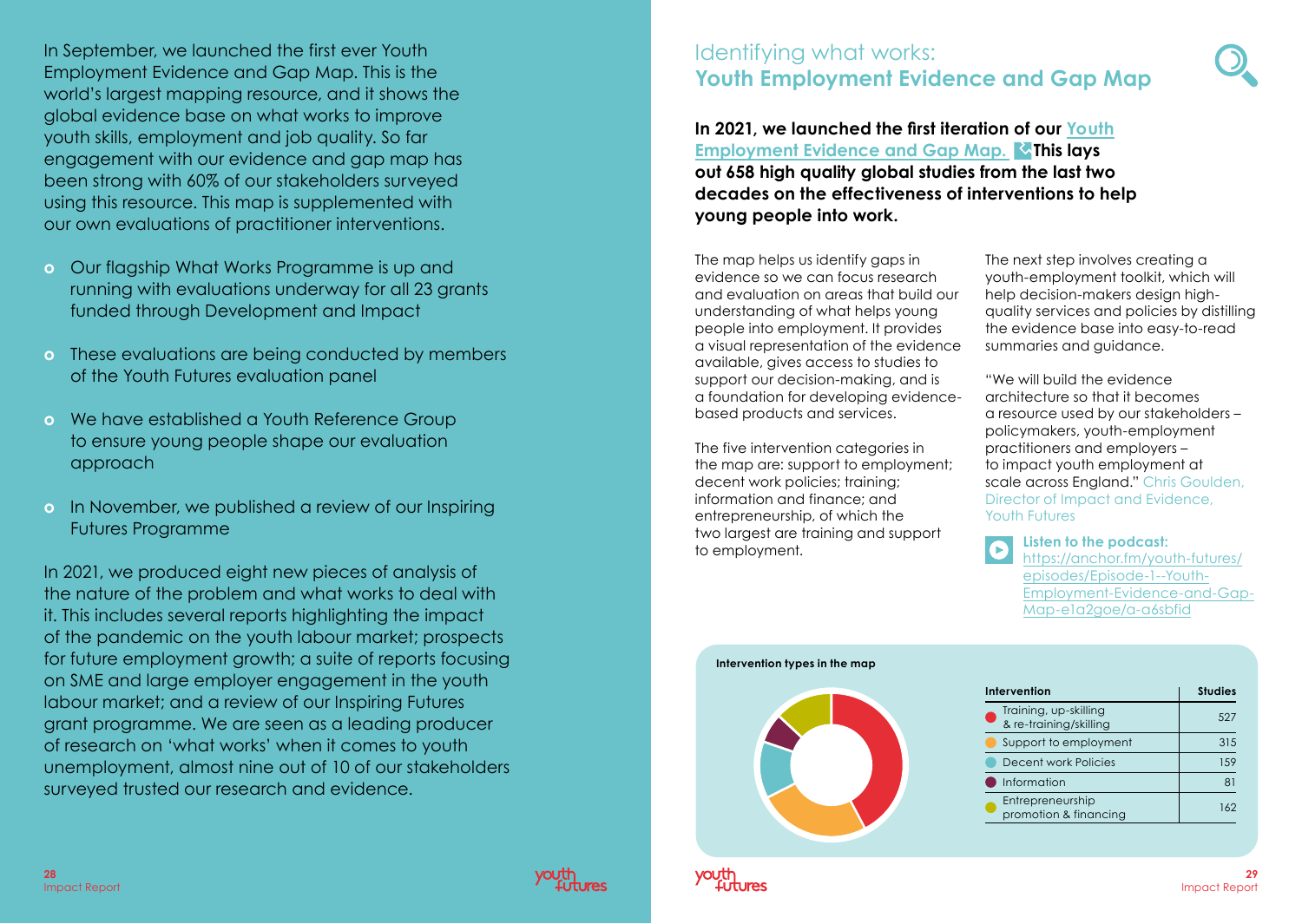## Identifying what works: **Employer research**

**We commissioned research – with funding partners Movement to Work – to explore employer engagement in the youth labour market. It focused on employers' experiences and perceptions of recruiting young people, participating in apprenticeships and traineeships, and providing work experience and work inspiration activities. The research comprised analysis of the Employer Skills Survey 2019 and qualitative research with more than 90 employers across the country.**

By engaging in youth-employment programmes, we believe employers can break the vicious 'no job – no experience' cycle that many young people facing disadvantage experience. Alongside the economic and societal benefits, including better job prospects for young people who lack connections, the research shows that there are benefits for businesses looking to engage. Employer-led youth-employability schemes are a great way to strengthen talent pipelines, harness diverse ideas and skills, and futureproof businesses.

The findings will inform our approach to learning from employers and sharing good practice in 2022. We will also build links with employers and intermediary bodies to help connect young people from disadvantaged backgrounds with good-quality job opportunities.

Our Future Voice Ambassador, Naomi Robinson, took part in a roundtable to promote the reports and offered her insights: "It's vital for young people to research employers to find out if they are the right fit because it's important to be your true self at work."

**[Listen to the podcast:](https://anchor.fm/youth-futures/episodes/Employer-engagement-in-the-youth-labour-market-e1emikj/a-a7f05vb)**

[https://anchor.fm/youth-futures/](https://anchor.fm/youth-futures/episodes/Employer-engagement-in-the-youth-labour-market-e1emikj/a-a7f05vb) [episodes/Employer-engagement](https://anchor.fm/youth-futures/episodes/Employer-engagement-in-the-youth-labour-market-e1emikj/a-a7f05vb)[in-the-youth-labour-market](https://anchor.fm/youth-futures/episodes/Employer-engagement-in-the-youth-labour-market-e1emikj/a-a7f05vb)[e1emikj/a-a7f05vb](https://anchor.fm/youth-futures/episodes/Employer-engagement-in-the-youth-labour-market-e1emikj/a-a7f05vb)

### **Did you know?**

Half (51%) of respondents to our stakeholder perceptions survey agreed that Youth Futures was focusing on influencing employer youth recruitment and retention practices. This suggests high engagement with – and awareness of – our research with there still being room to improve. Of those who had accessed our research, nearly all (96%) said it had been useful.

**30**

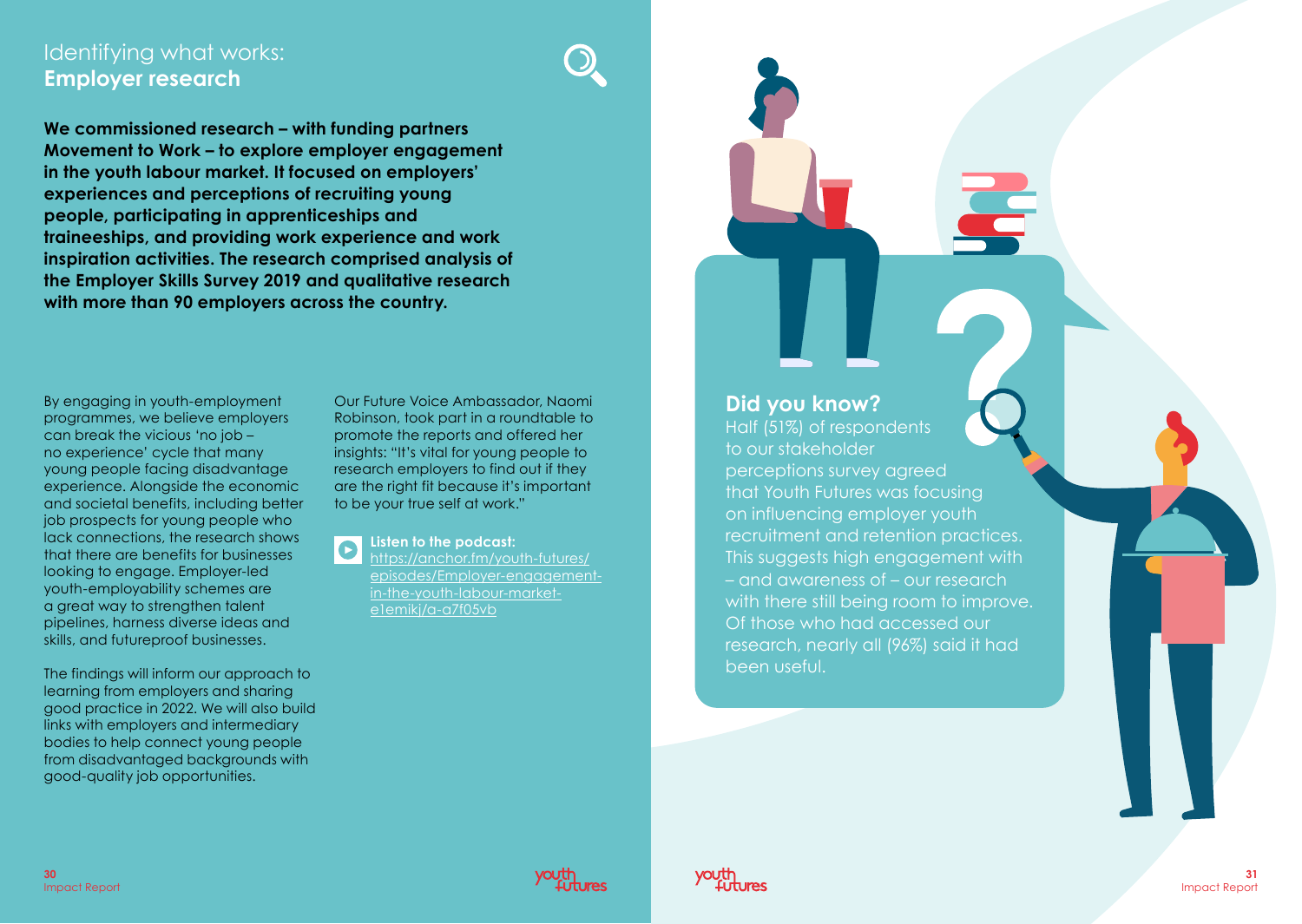

## **Igniting a movement for change**



**We worked throughout 2021 to ignite behaviour and practice change by collaborating with partners, communicating the evidence, building coalitions and influencing policy.** 

We began mobilising cross-sector support to boost recruitment and retention of young people through our new Employer Advisory Board. We've formed partnerships with a range of key players and have delivered events that have attracted a national audience of practitioners and policymakers.

We've built constructive relationships across government to influence flagship youth employment COVID-19 response policies, arguing for – and securing – the extension of Kickstart.

> **"As a co-chair of the Youth Employment Group, Youth Futures has played a pivotal role in shining a light on the needs of young people facing disadvantage, the impacts of the pandemic, and how to improve outcomes. Taking an evidence-led approach, listening to young people, and understanding public policy and delivery has been invaluable, and I'm sure they will have a positive impact on young people, the economy and society in the future."**

**Tony Wilson**  Director, Institute for Employment Studies

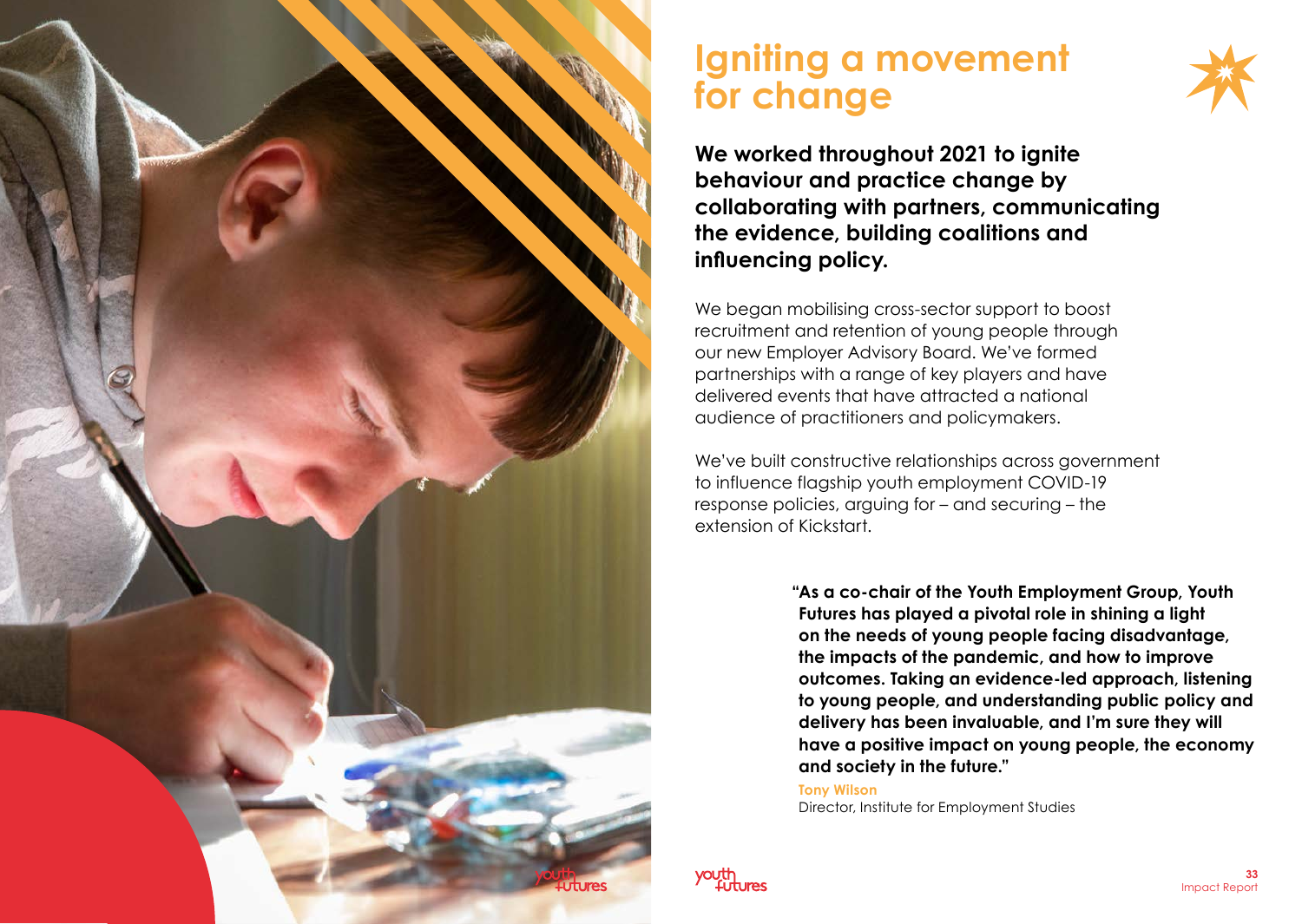As a founder member and co-chair of the Youth Employment Group (YEG), we collaborate with other organisations to make the case for young people furthest from the job market. In 2021, we championed an Opportunity Guarantee to support young people facing barriers to employment and established the Ethnic Disparities subgroup of the YEG.

Meanwhile, our Future Voices Group puts young people's views at the heart of what we do by providing their insights and feedback on our business plan, research and communications.

#### **Youth Employment Group**

Originally founded in response to the COVID-19 crisis, this growing coalition of more than 300 organisations brings together practitioners, employers, local authorities and key think tanks to make evidence-based recommendations to policymakers on how to improve the employment chances of young people furthest from the job market.

#### **Kickstart extension**

In February 2021, as youth unemployment peaked during the third lockdown, the YEG produced *Five reasons to extend Kickstart.* This report made the case for extending the government's flagship youth-employment scheme beyond December 2021. The lockdown restricted employers' ability to deliver placements, meaning fewer young people could gain vital work experience. The Chancellor announced at the Spending Review that the extension would be granted, enabling more young people to access the scheme until March 2022.



#### **An Opportunity Guarantee**

By the middle of the year, COVID restrictions lifted and the economy was showing signs of recovery. However, we knew the crisis wasn't over for the one in eight young people not in fulltime education or training, most of whom weren't looking for work due to poor health, disability or caring responsibilities. As co-chair of the YEG, we seized the opportunity to influence the debate about the government's Levelling Up agenda and how it could support young people.

To address these challenges and improve youth employment in the post-COVID economy, Youth Futures led the drafting of the YEG's paper by proposing a three-stage approach in ['Levelling up for young people:](https://youthfuturesfoundation.org/news/levelling-up-for-young-people/)  [Building an Opportunity Guarantee'.](https://youthfuturesfoundation.org/news/levelling-up-for-young-people/) In August, we coordinated an open letter from the YEG to the Prime Minister and secured support from 89 youth-employment experts calling for an Opportunity Guarantee of an education place, apprenticeship or job for all young people. Excerpts from the letter were featured in The Mirror. By November, the House of Lords Youth Unemployment Committee had backed our calls for an Opportunity Guarantee (skills for every young person), offering **all** young people aged 16 to 24 the guarantee of a job, education or training.

**[Read the article:](https://www.mirror.co.uk/news/politics/boris-johnson-warned-youth-unemployment-24864490)** [https://www.mirror.co.uk/news/](https://www.mirror.co.uk/news/politics/boris-johnson-warned-youth-unemployment-24864490) [politics/boris-johnson-warned](https://www.mirror.co.uk/news/politics/boris-johnson-warned-youth-unemployment-24864490)[youth-unemployment-24864490](https://www.mirror.co.uk/news/politics/boris-johnson-warned-youth-unemployment-24864490)



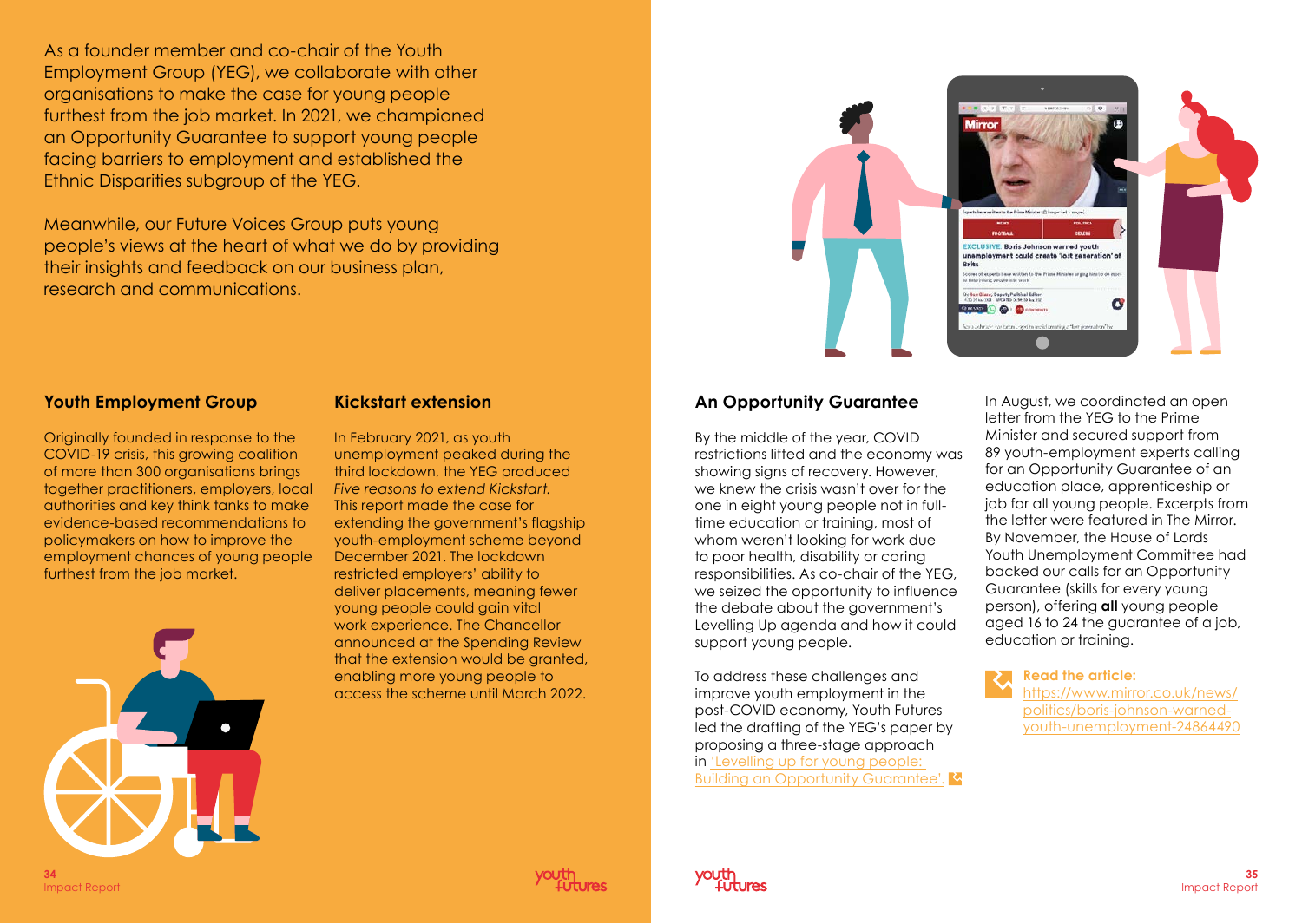#### **Tackling ethnic disparities**

Data from the Race Disparity Audit in 2017 highlighted employment disparities faced by young people from ethnic minorities. The pandemic clearly compounded these barriers.

In July 2021, as co-chair of the YEG, we responded by launching an Ethnic Disparities subgroup to assess specific youth-employment barriers. Youth Futures has also commissioned a rapid review on the labour market, as well as educational, social, migration and criminal-justice policies that have affected ethnic minority youth employment over the past 10–15 years. It will highlight the positive and negative impact of policy decisions on ethnic minority youth employment, identify research gaps, and make recommendations for further research, policy innovation and reform.

"As Chair of the YEG Ethnic Disparities subgroup, I want to uncover what influences the employment prospects of young people from minoritised ethnic backgrounds. Currently, we are identifying how evidence is informing policy and practice in this area, as well as pinpointing gaps in knowledge. Our aim is to support more young people into high-quality education, training or employment by developing evidence-based recommendations." Kahiye Alim, Director, Council of Somali **Organisations** 

#### **Working with employers**

In the summer, we launched an [Employer Advisory Board](https://youthfuturesfoundation.org/our-work/ignite/employer-advisory-board/) <sup>2</sup> of 13 employers from different industries across the country. Organisations like Unilever, Nissan, United Utilities and [more](https://youthfuturesfoundation.org/our-work/ignite/employer-advisory-board/)  $\sqrt{\alpha}$  are now working with us to support young people from marginalised backgrounds into good jobs. Members of the group have contributed to our podcast about research on employer engagement in the youth labour market, as well as providing content for our website about the value of apprentices.

#### **[Listen to the podcast:](https://anchor.fm/youth-futures/episodes/Employer-engagement-in-the-youth-labour-market-e1emikj/a-a7f05vb)**

[https://anchor.fm/youth-futures/](https://anchor.fm/youth-futures/episodes/Employer-engagement-in-the-youth-labour-market-e1emikj/a-a7f05vb) [episodes/Employer-engagement](https://anchor.fm/youth-futures/episodes/Employer-engagement-in-the-youth-labour-market-e1emikj/a-a7f05vb)[in-the-youth-labour-market](https://anchor.fm/youth-futures/episodes/Employer-engagement-in-the-youth-labour-market-e1emikj/a-a7f05vb)[e1emikj/a-a7f05vb](https://anchor.fm/youth-futures/episodes/Employer-engagement-in-the-youth-labour-market-e1emikj/a-a7f05vb)

### Igniting change: **Future Voices Group**

**Following the principle of 'nothing about us without us', youth voice is woven through every element of our work. Young people from marginalised backgrounds with lived experience of unemployment help shape our strategy and lead all our work.**

In 2021, we made huge progress in delivering our youth participation work, which is underpinned by a strategy that brings together activities central to our approach. We were ambitious with our youth-participation programme, ensuring that young people with lived experiences shaped all areas of our work to make it richer and more robust. Highlights of how we put young people at the heart of our work in 2021 include:

- **o** Aligning with our theory of change, the Future Voices Group undertook work in three subgroups: Identify, Invest and Ignite
- **o** We published more than 20 pieces of content on our Future Voices digital space, amplifying youth voices on a range of topics relating to youth unemployment, including mental health, autism and LGBTQ+ experiences
- **o** We established a Youth Reference Group of seven young people from marginalised backgrounds who are co-designing the evaluation of our Inspiring Futures Programme
- **o** Members of the Future Voices Group have helped co-design the evaluation of our Infrastructure Resilience Fund
- **o** Our Grants and Evaluation Committee now includes two young members who have actively participated in all our funding decisions
- **o** Future Voices Ambassadors in the Invest subgroup helped design and run a workshop on youth voice in services to support our current portfolio of Development and Impact grantees
- **o** Future Voices Ambassadors in the Identify subgroup commissioned and supported research undertaken by 30 Kickstart young researchers
- **o The Future Voices Group Invest** subgroup helped vet potential grantees and researched youthled organisations to explore their eligibility for funding



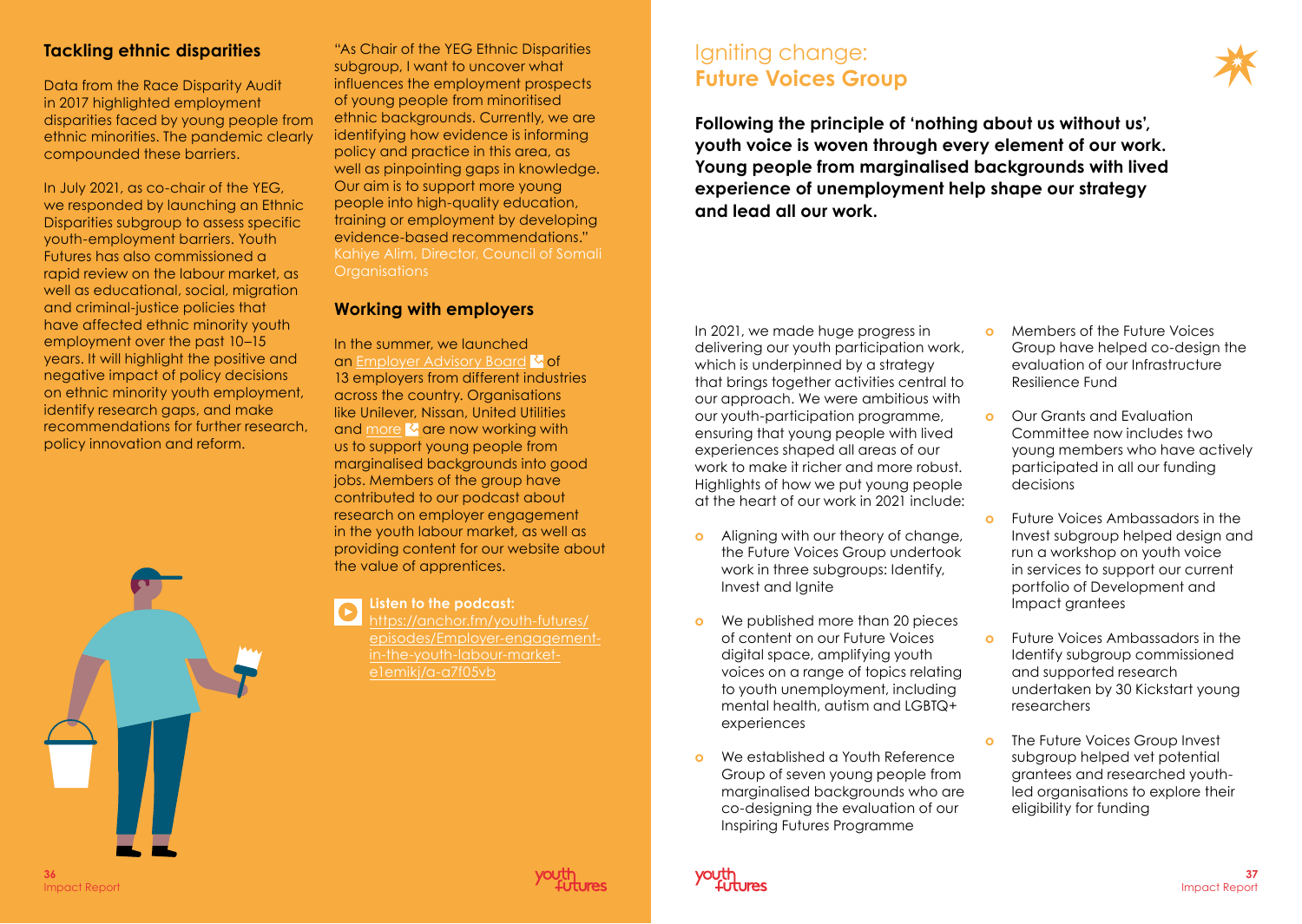

## Spotlight on Naomi Robinson, **Spotlight on Naomi Robinson**, **Spotlight on National Science of Account of Account Account of Account of Account of Account of Account of Account of Account of Account of Account of Account of** Future Voices Group

**We spoke to Naomi, one of our Future Voice Ambassadors, to learn more about her experience in the group. She has been involved in several of our projects over the past year, including sitting on our Invest subgroup, [analysing key](https://youthfuturesfoundation.org/future-voices/reflections-on-the-rise-in-young-entrepreneurs/)  [pieces of research](https://youthfuturesfoundation.org/future-voices/reflections-on-the-rise-in-young-entrepreneurs/) and reflecting on what this means for young people from marginalised backgrounds.** 

#### Here's what Naomi had to say:

#### **Why did you apply to be a Future Voices Ambassador?**

I applied to be an FVG ambassador because I believe that youth unemployment is one the biggest inequalities in society. I wanted to work with the Youth Futures team to provide solutions for young people across the UK.

#### **What do you enjoy about being part of the Future Voices Group?**

My highlight has been working alongside the other ambassadors. Our online meetings always involve insightful conversations, and meeting each other in person definitely strengthened our bond. I've also found it interesting to hear what's happening outside London, as well as people's experiences in education and work.

#### **What sparked your interest in youth unemployment that led you to apply to be a Future Voices Ambassador?** My interest in youth employment developed during my experience of navigating the working world after graduation. I soon realised that youth unemployment is multifaceted and there isn't necessarily a quick fix.

#### **As an ambassador, do you think your voice has been heard on youth employment?**

I feel valued and listened to as an ambassador. We are encouraged to take part in conversations outside our FVG group that align with our interests. It's been a great opportunity to build my network and practise public speaking. Being considered for these opportunities has given me confidence that I am welcome in these spaces.

#### **What do you hope the Future Voices Group will achieve in 2022?**

The group is so passionate and I know we're all exploring how we can continue to contribute to this important agenda,





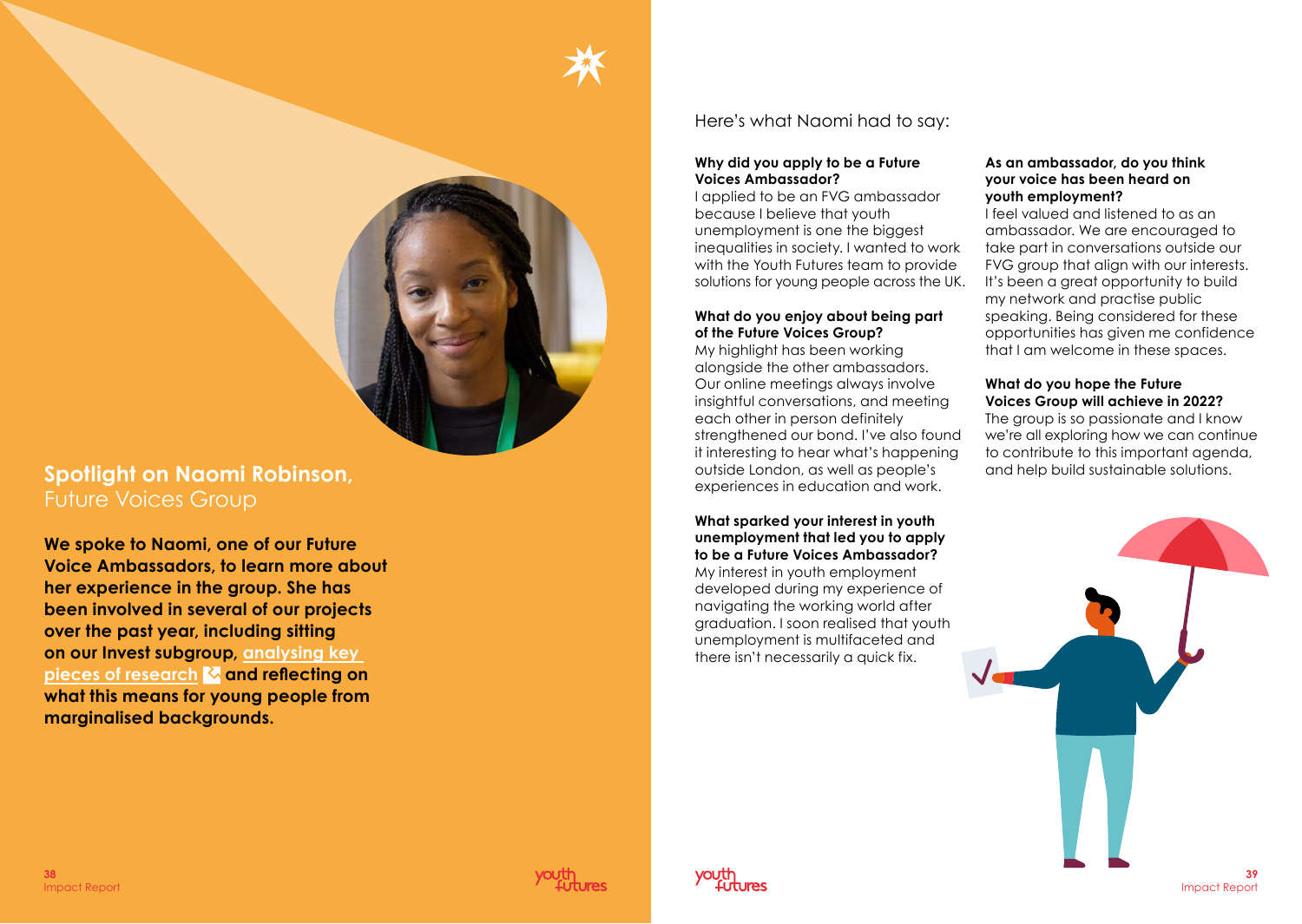## **Our plans for 2022**

**We aim to ensure that future generations have access to fulfilling work, no matter what their background, by identifying and sharing knowledge, providing a bridge between employers and practitioners, and influencing decision-makers.** 

We have identified five priority areas for 2022. These initiatives support our mission and will be the foundation from which we will collaborate with others, gain credibility and expertise, and influence behaviour:

**1 Build on our growing systems change expertise**<br>We will deliver the first phase of our £6.1 million flagship Connected Futures Fund. The fund aims to reduce the fragmentation of youth employment and skills delivery in the places that need it most, as well as contributing to the Levelling Up agenda. The aim is to join up services at a local level so that young people with complex needs who are furthest from the job market receive consistent high-quality support. We will build our network by working with at least eight places.

### **2 Ramp up our contribution to employer practice and behaviour**

 We will build momentum around what works to boost employer engagement in the youth labour market. We will continue to build our evidence base, case studies and learning, and our partners will share insights through their networks to reach at least 100 employers.

#### **3 Create tools to change behaviour based on our growing set of evidence**

 In In 2022, we will build a Youth Employment Toolkit that will show the effectiveness of six topics that impact on young people's ability to get good jobs. This idea was well received by our stakeholders who were likely to share this with their wider networks. We will also curate a knowledge hub of effective employer practice with a business case to improve recruitment and retention of young people from marginalised backgrounds.

**4 Continue to build our unique national portfolio of youth-employment evaluations and share the findings of what works to generate systemic change**  We will continue to monitor and evaluate all 23 grantees in our What Works portfolio, which represents the largest range of youth employment intervention evaluations commissioned in England. We will share our findings with policymakers, practitioners and employers to improve youthemployment outcomes.

### **5 Ensure that Youth Futures has a strong and sustainable future**

 Our team will continue to build on a values-led culture focused on high performance. We will undertake activity to secure future funding and will continue to develop Youth Futures' profile and build on positive stakeholder perceptions of our work.